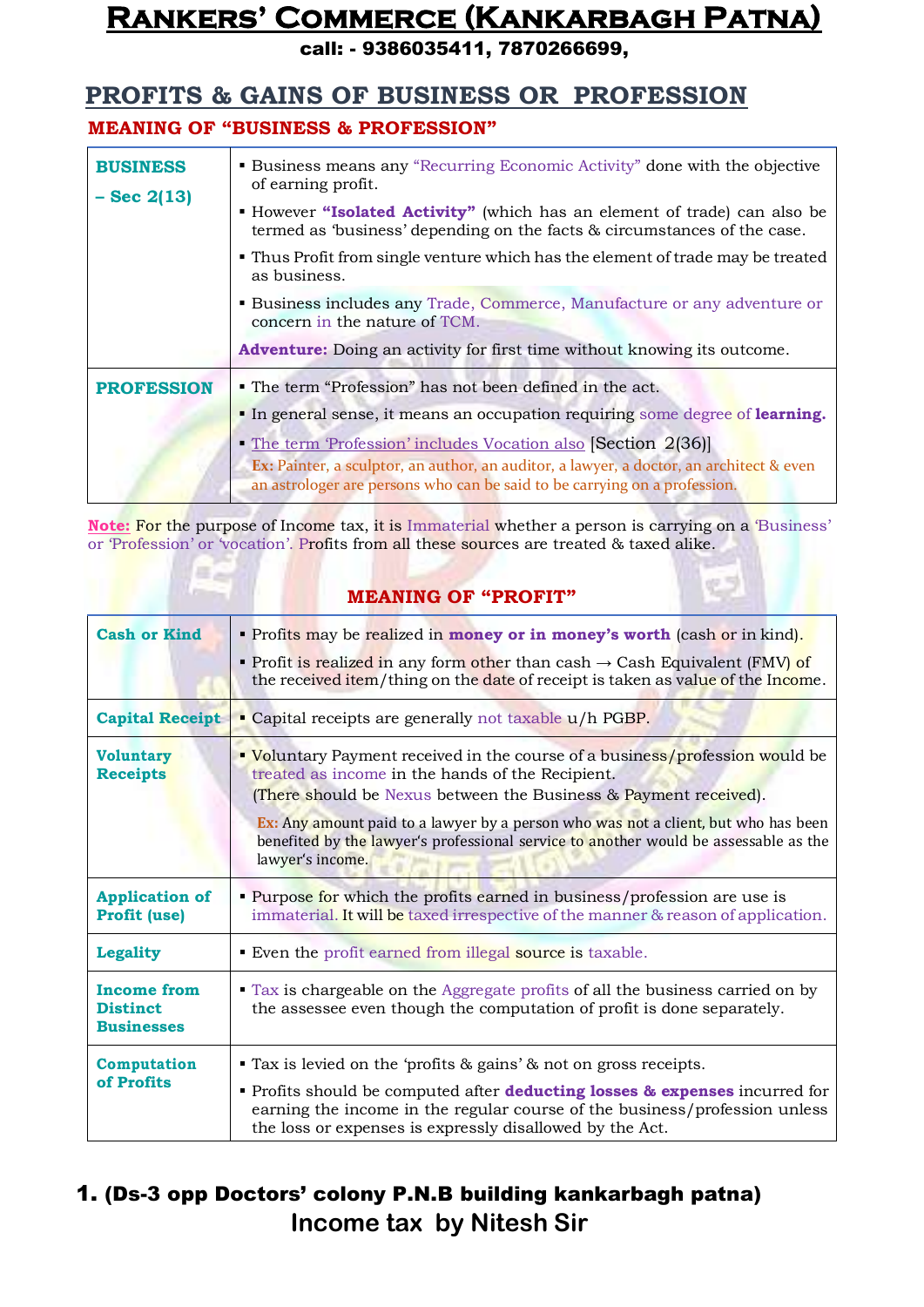call: - 9386035411, 7870266699,

#### **BASIS OF CHARGE - (SECTION 28)** 1. **Profits & Gains** of any business or profession carried on at any time during PY by the assessee. • Capital Receipt  $\rightarrow$  Not Taxable. (Subject to certain exceptions)  $\blacksquare$  Capital Loss  $\rightarrow$  Not Deductible. **2. Compensation for Loss of Office.** Any compensation or other payment due to or received by any person in relation to (a) Termination or Modification of Managing agent's agreement in relation to an Indian Company/any other company in India; (b) **Termination or Modification of contract** relating to an **Agency** in India; (c) Vesting of Management of any property or business with Government/their Corporation. (d) Termination or Modification of terms & conditions, of any contract relating to his business. **3. Income of Trade/Professional Association from Specific Activities for its Members.** • This is an exception to "Principle of Mutuality" since association & its members are treated as Same Person. [Ex: Chambers of commerce, stock brokers' associations etc] As a result, Association performing **specific services** for its members is deemed to be carrying on business in respect of these services & on this assumption, Income arising from such specific activities is **Taxable. 4. Export Incentives.** (a) Profit on sale of import entitlements. (b) Cash assistance against exports under any scheme of Government of India. (c) Customs duty or excise re-paid or repayable as drawback. (d) Profit on transfer of Duty Entitlement Passbook Scheme/Duty-Free Replenishment Certificate. **5. Remuneration to Partners** is **taxable** in the hands of the Partner **to the extent it is deductible to firm. Ex:** The allowable rate of interest is 12% p.a. u/s 40(b). Now if a firm pays interest to a partner at 15% p.a, excess 3% paid will be disallowed to firm u/s 40(b). Thus 12% which is allowed as deduction to the firm u/s 40(b) shall be taxed in the hands of partener. Excess interest of 3% which has been disallowed to the firm  $\frac{u}{s}$  40(b) will not be taxed in the hands of the partner again. **6. Amount received for Non-Competence Fees are taxable [even if they are capital receipts].** Any sum received under an agreement, For **not carrying** out any activity in relation to any **business or profession. Not to share any know-how,** patent, copyright, trade mark likely to assist in the manufacture or processing of goods or provision for services etc. **However, the above sub-clause shall not apply to –** (i) Sum received for transfer of Right to manufacture/produce' or Right to carry on any business which is chargeable u/h CG). (ii) Sum received as compensation from **Multilateral fund of Montreal Protocol** on "Substances that Deplete Ozone- layer" in accordance with terms of agreement entered into with Government of India. **7. Keyman Insurance Policy** (including Bonus) is taxable in the hands of employer if maturity Amount is Received by Employer. **8. FMV of Inventory (SIT) on its conversion into Capital Asset** → **FMV** of Inventory on the date of its conversion into capital asset would be **taxable** as business income. **9. Value of Benefit arising from Business/Profession.** (Whether Convertible into Money or not). (There should be Nexus between the business & the benefits received).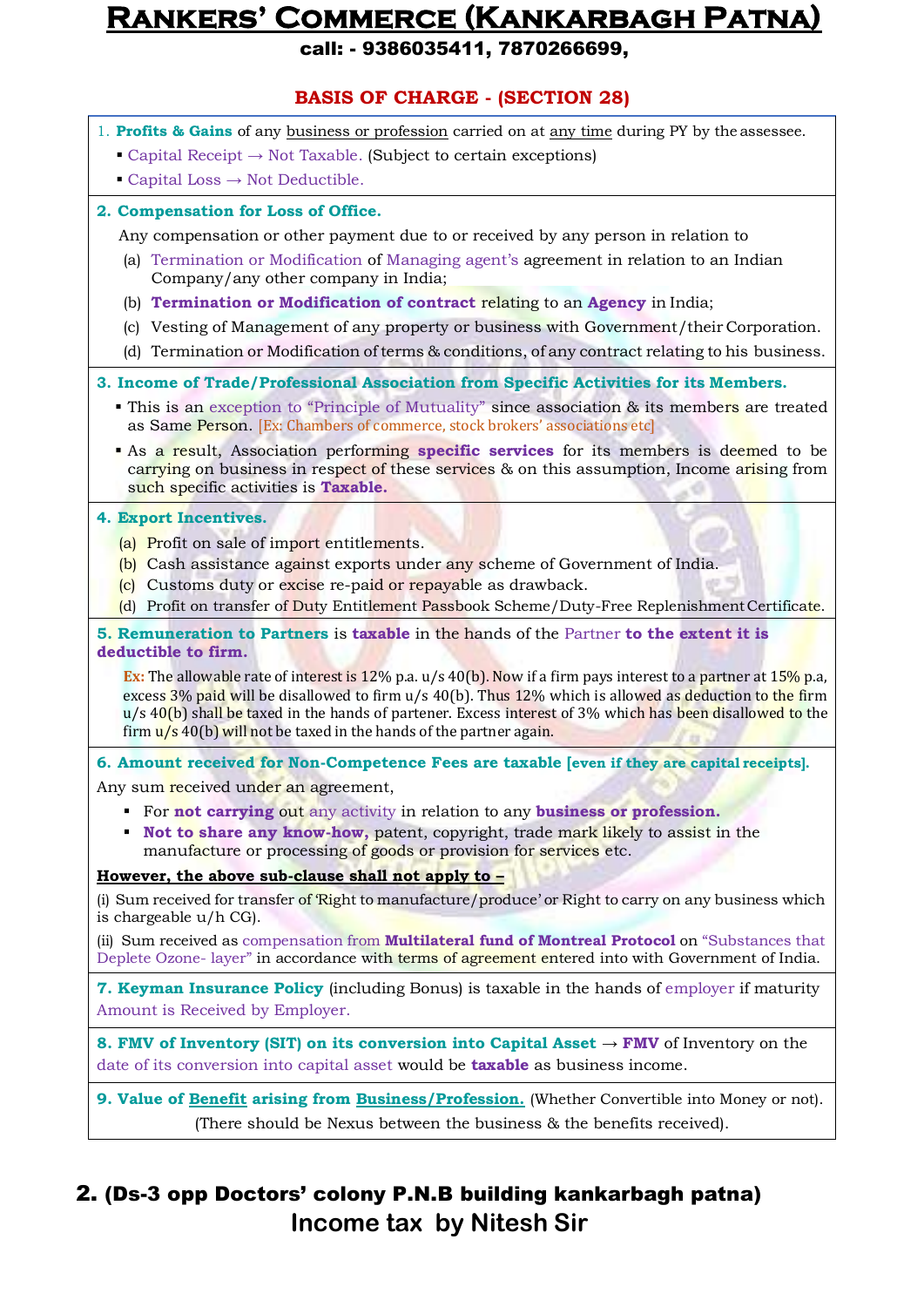call: - 9386035411, 7870266699,

**10. Sum received or receivable on demolition, destruction or transfer of any Capital Asset** (Except Land/GW/Financial Instrument), whole cost of which was allowed as deduction u/s 35AD.

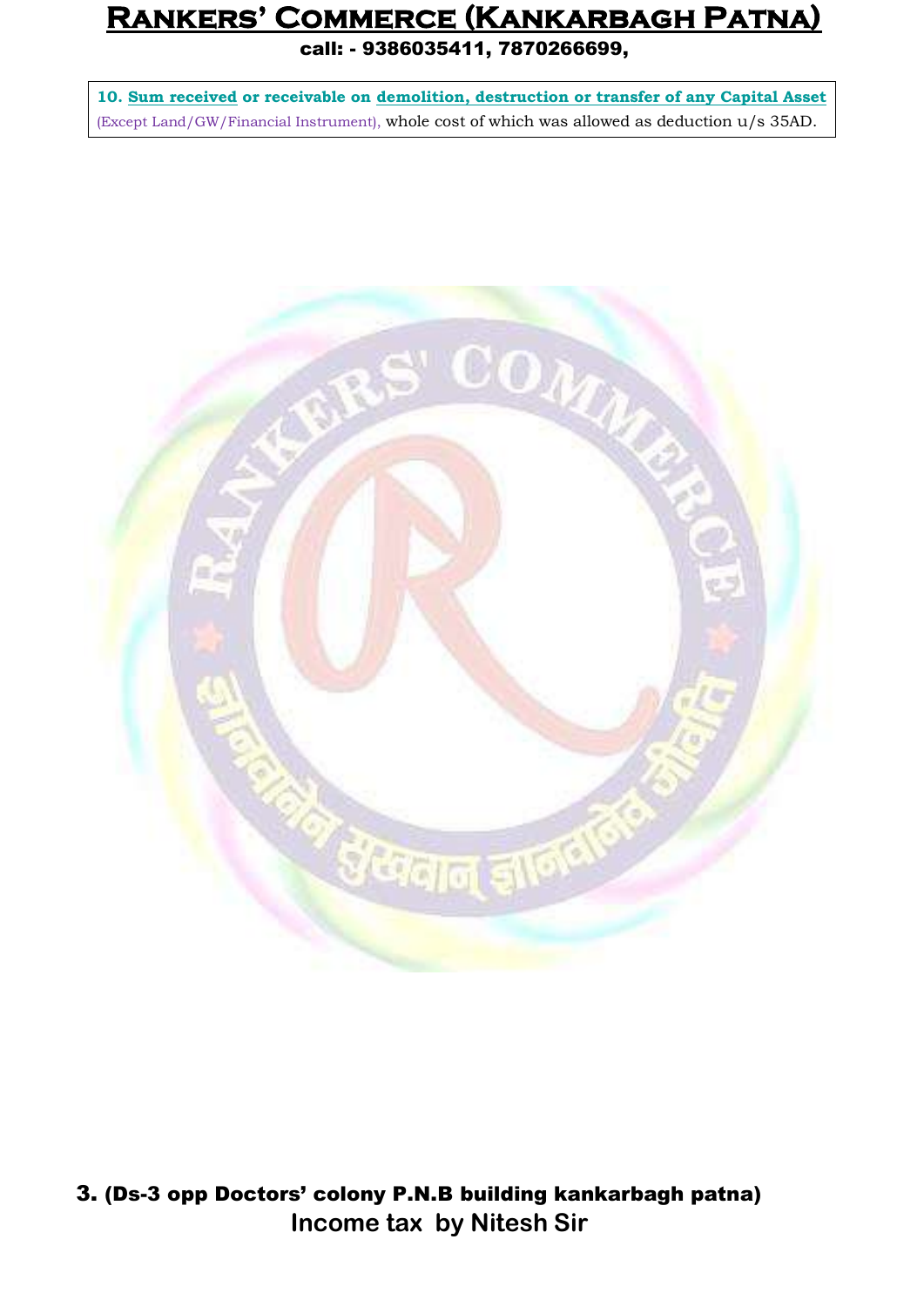call: - 9386035411, 7870266699,

#### **FOLLOWING INCOMES ARE ALSO TAXED U/H "PGBP"**

- 1. **Deemed Income (Section 41):** Items which normally would not have the character of income but are deemed as income as they have been allowed as deduction in the earlier years irrespective of whether the business/ profession is continued or not.
- 2. **Discontinuation of Business (Section 176):** relates to a situation where the income is earned after discontinuance of business/ profession.

#### **SPECULATION BUSINESS**

- **Meaning:** "Speculative transaction" means a transaction in which a contract for purchase or sales of any commodity (including stocks & shares) is periodically/ultimately settled otherwise than by the Actual delivery or transfer of the commodity/Scrips [section 43(5)].
- **Deeming provision:** Where any part of the business of a company consists of purchase & sale of the shares of other companies, such company is deemed to be carrying on speculation business to the extent of such business of the purchase & sale of such shares.
- $\triangleright$  However, this Deeming Provision does not apply to the following companies: **[To be Read once]** 1. A company whose GTI consists of mainly income chargeable under the heads "Interest on securities", "Income from house property", "Capital gains" & "IFOS";
	- 2. A company whose principal business is:

(i) Trading in shares; or  $(i)$  Banking or  $(iii)$  Granting of loans & advances. Thus, if these companies carry on the business of purchase & sale of shares of other companies, they would not be deemed to be carrying on speculation business. [Explanation to sec 73]

- **Profits/Losses resulting from Speculative** Transaction must be **treated as separate** & distinct from other profits & gains of business & profession because Loss from Speculative Business can be set off only against Profit of Speculative Business & no other business (Section 73). *RELEVANCE OF METHOD OF ACCOUNTING [Section 145(1)]*
- Income chargeable u/h **'PGBP' or 'IFOS'** shall be computed in accordance with the **method** of accounting **regularly followed** by the Assessee.
- If Assessee follows Mercantile System of Accounting  $\rightarrow$  Income will be taxed on "Due" basis.
- *If Assessee follows Cash basis of Accounting → Income will be taxed on "Receipt" basis.*

#### **COMPUTATION OF INCOME FROM BUSINESS [SECTION 29]**

According to Section 29, Profits & Gains of any Business or Profession are to be computed in accordance with the provisions contained in sections 30 to 43D.

- $\triangleright$  Sec 30 to 36 provides Specific Deductions & Allowances.
- $\triangleright$  Sec 37 provides for General Deductions of Revenue Expenditure NOT Covered by Sec 30-36.
- Sec 40 provides for Inadmissible Deductions.
- Sec 41 states the Receipts which are Deemed Incomes.
- $\triangleright$  Sec 44 gives Presumptive Income scheme.

### **A. SPECIFIC DEDUCTIONS [SECTION 30 – 36]**

- $\triangleright$  We know that Profit = Receipts Expenditures.
- $\triangleright$  However, there may be some expenditures which are deducted by the Assessee while computing his income, but they are not allowable as deduction under Income Tax Act.
- $\geq$  Section 30 36 gives the list of the expenditures which are allowed as deductions while calculating income under this head.
- $\triangleright$  Let us study each of them in detail.

#### **RENT, RATES, TAXES, REPAIRS & INSURANCE FOR BUILDING [SEC 30]**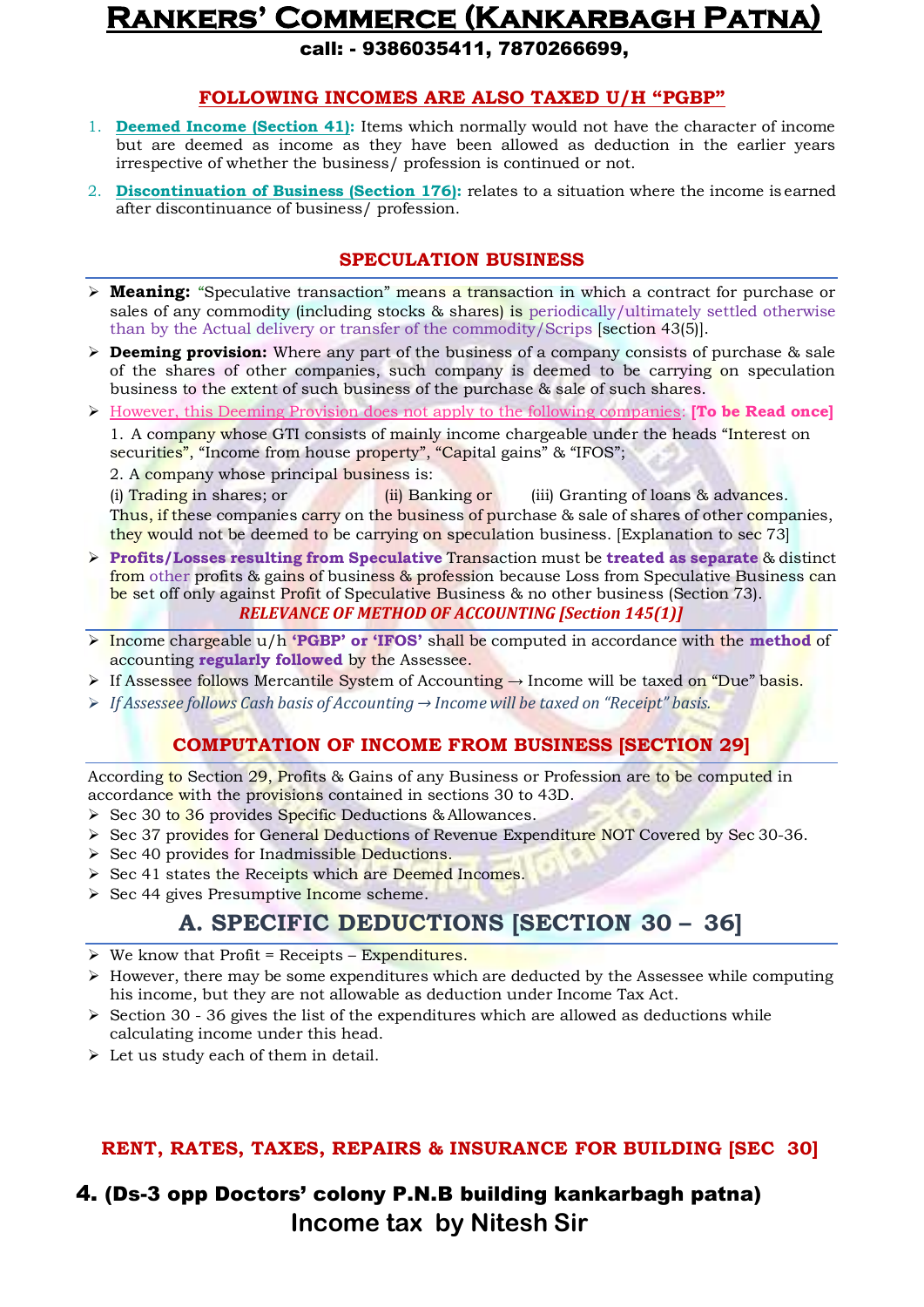#### call: - 9386035411, 7870266699,

| <b>Nature of Expenditure</b> | Conditions                                                                     |
|------------------------------|--------------------------------------------------------------------------------|
| Rent                         | Paid by the <b>Tenant</b> for Building occupied by him for his business.       |
| <b>Revenue Repairs</b>       | Done by <b>Owner/Tenant.</b> [Capital Repairs are not covered in this section] |
| <b>Rates &amp; Taxes</b>     | Land Revenue, Local Rates & Municipal Tax [Section $43B$ will Apply]           |
| <b>Insurance Premium</b>     | Paid by the <b>owner.</b>                                                      |

#### **Points to remember:**

- ◆ Premises used partly for Business & partly for other purposes: Proportionate Expenditure of the premises used for Business will be allowed as a deduction.
- $\bullet$  Deduction in case of Subletting of rented premises = Rent paid Rent recovered from sub-tenant.
- **No Deduction for Notional Rent:** If the owner uses his own premises for his business, No Notional Rent shall be allowed as deduction. But if firm runs its business in the premises owned by one of its partners, rent payable to the partner will be an allowable deduction to the extent it is reasonable & is not excessive.
- $\div$  Cesses, Rates & Taxes levied by a Foreign Government  $\rightarrow$  Allowed as deduction.

#### **REPAIRS & INSURANCE OF PLANT, MACHINERY & FURNITURE [SEC 31]**

| <b>Nature of Expenditure</b> | Conditions              |  |
|------------------------------|-------------------------|--|
| <b>Revenue Repairs</b>       | Done by Owner & Tenant. |  |
| <b>Insurance Premium</b>     | Paid by Owner.          |  |

#### **Points to Remember:**

- 1. Insurance & Repair charges of the Assets which have been discarded (though owned by the assessee) or have not been used for the business during the  $PY \rightarrow Not$  Allowed as Deduction.
- 2. To Claim Deduction  $u/s$  31  $\rightarrow$  Asset must be used (at least for 1 day) for assessee's business.
- 3. Repairs include Renewal or Renovation of an asset but not its Replacement or Reconstruction.

### **DEPRECIATION [SECTION 32]**

#### **INCOME TAX PROVISIONS**

- 1. Only WDV Method of charging depreciation is recognized under the Act. However, Power Generation units have option to claim depreciation on SLM.
- **2.** Depreciation is to be claimed on the **BLOCK OF ASSETS & Not on Individual Asset.**
- 3. Claiming Depreciation is Mandatory. Assessee does not have any option to not claim it.

#### *CONDITIONS FOR CLAIMING DEPRECIATION*

#### **1. OWNERSHIP OF ASSET**

- Assessee must be the owner of the asset (fully or partly owned).
- $\triangleright$  Registered ownership is not necessary (It can be a beneficial ownership).
- $\triangleright$  Type of leases & Availability of depreciation:

Operating lease  $\rightarrow$  Depreciation shall be claimed by the Lessor. Financial lease  $\rightarrow$  Depreciation shall be claimed by the Lessee.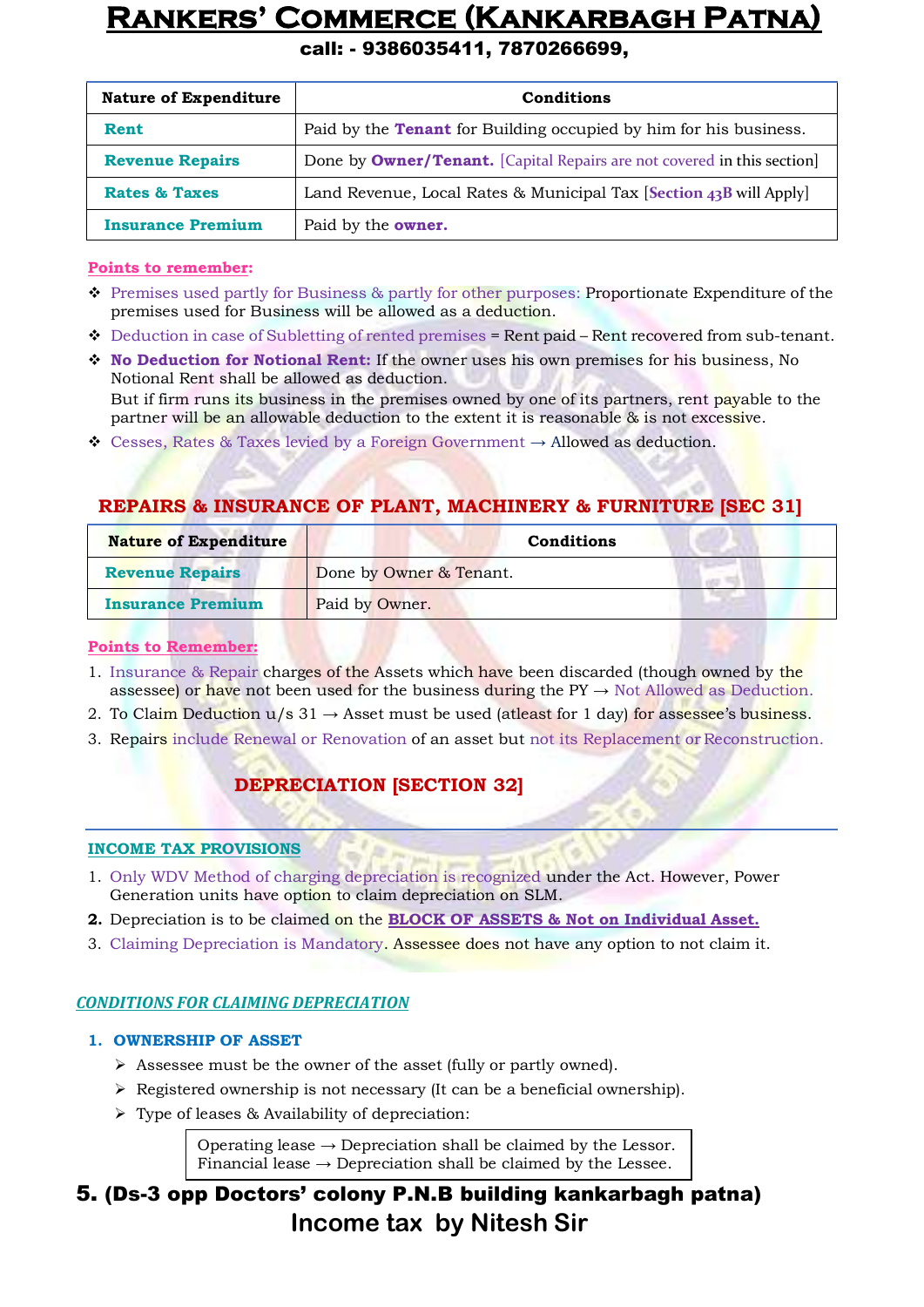### **Rankers' Commerce (Kankarbagh Patna)** call: - 9386035411, 7870266699,

- $\triangleright$  Hire Purchase  $\rightarrow$  Hire purchaser is entitled to claim depreciation as he gets substantial rights when contract is made.
- $\triangleright$  To claim depreciation on building, ownership of land on which building is constructed is **not necessary**. Land may be lease-hold.

**Note:** If Tenant has incurred any Capital Expenditure on construction, renovation, extension of the building taken on lease/rent, he can take depreciation on such capital expenditure.

#### **2. ASSET MUST BE ACTUALLY USED BY THE ASSESSEE FOR HIS BUSINESS/PROFESSION DURING THE RELEVANT PREVIOUS YEAR**

 $\triangleright$  The asset must be put to use **at any time during** the previous year.

- Even if the asset is used for a **single day** during the year, **full depreciation** shall be allowed **Except for first year of use of asset.**
- **Use of Asset in 1st year of Asset:** Asset must be used for atleast 180 days to get full depreciation. If it is used for less than 180 days in  $1<sup>st</sup>$  year, only 50% of the allowable depreciation can be claimed.

**Ex:** If Assessee acquires the assetin PY 2018-19 on 1 Dec 2018, only 50% of the allowable depreciation can be claimed by the Assessee in PY 2018-19. However, from PY 2019-20, full depreciation can be claimed even if the asset has been used even for a single day in PY 2019-20.

However, if asset is acquired in PY 2018-19 & it is not put to use in PY 2018-19, no depreciation can be claimed for PY 2018-19. Now PY 2019-20 cannot be said to be the first year of asset. Thus 100% depreciation will be allowed in PY 2019-20.

**Note:** Since in case of Partition of HUF, Dissolution of Firm, Conversion of firm into Company, no asset is acquired by the successor & thus the Provision of **180 days** is Not Applicable.

- **E** Use includes **"Passive use"** also [Asset is said to be in use even when it is "kept ready for use"].
- $\triangleright$  Used Partly for Business & partly for Personal purposes  $\rightarrow$  Depreciation proportionate to the extent of business is allowed as deduction u/s 32 & should be deducted from WDV.
- Used Partly for Business & partly for Agricultural purposes → Depreciation proportionate to the extent of business shall be allowed as deduction u/s 32, but 100% depreciation should be subtracted from WDV.

**Note:** Assessee is **engaged** in the **business of Letting** of Assets on Hire: **Depreciation** is allowed to the assessee who has let on hire his building, machinery, plant or furniture **u/s 32.**

Assessee is **NOT engaged** in the **business of Letting** of Assets on Hire: If letting of such assets does not constitute the business of the assessee, depreciation of such assets is allowed **u/s 57(ii).**

#### **3. THE ASSET MUST FALL UNDER THE ELIGIBLE CLASS OF ASSETS**

- (a) **Class A:** Tangible assets. It included building, machinery, plant or furniture.
- (b) **Class B:** Intangible assets. It includes know-how, patents, copyrights, trademarks, licences, franchises or any other business or commercial rights of similar nature etc.

#### **Points to be considered while forming block of asset:**

- (i) **Building** includes Roads, bridges & tubewells attached to the building or forming part ofit.
- (ii) **Machinery**  $\rightarrow$  Asset which is directly connected with Production/Manufacture/ processing.
- (iii) **Furniture**  $\rightarrow$  Asset used for Convenience & Decoration.
- (iv) **Plant** → Any Asset not falling under any other classification, but which are Essential to carry out the business.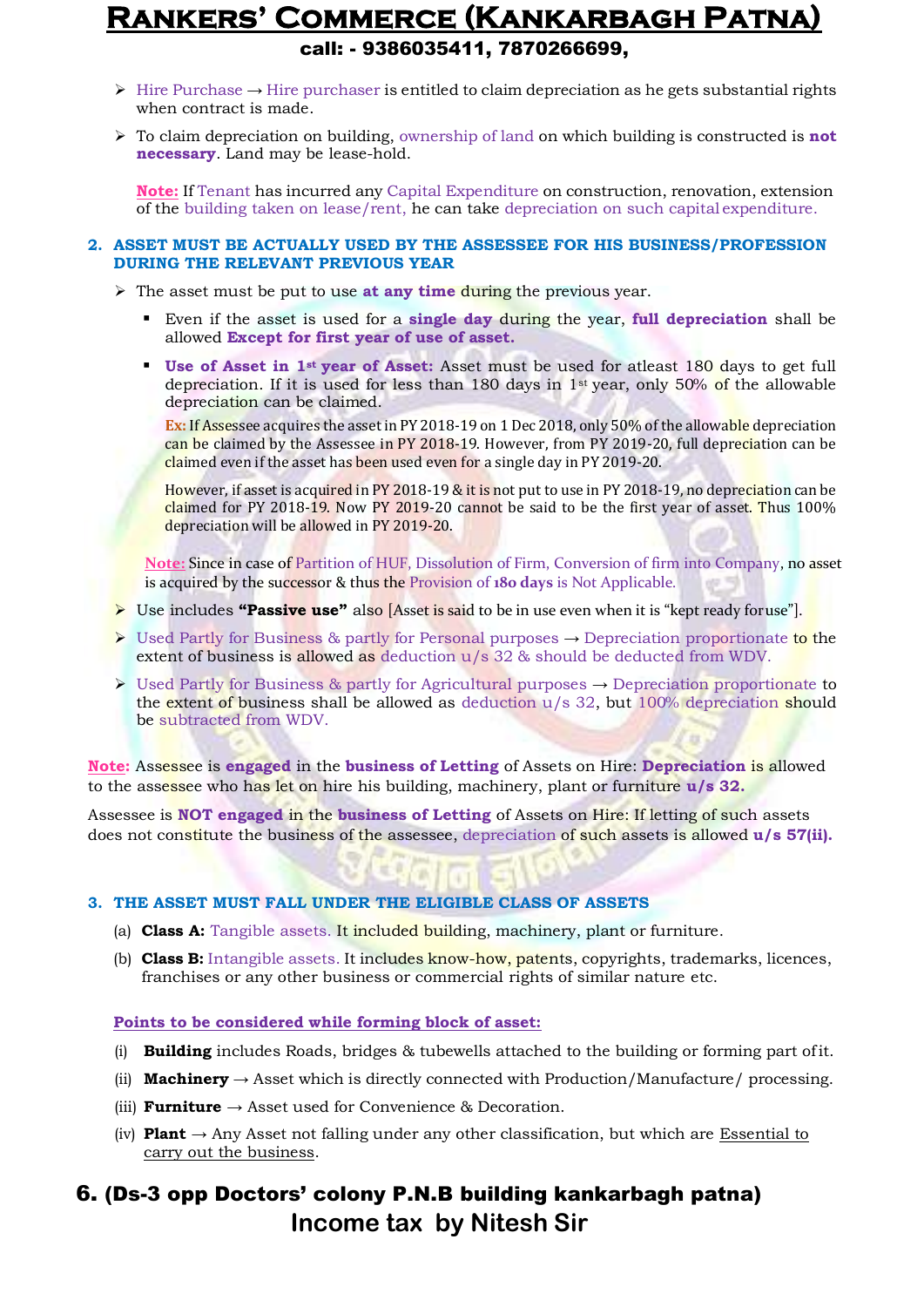### **Rankers' Commerce (Kankarbagh Patna)** call: - 9386035411, 7870266699,

**Includes:** Ships, vehicles, books, scientific apparatus & surgical used for business.

**Excludes:** Tea bushes or livestock etc.; animal, human body or stock- in-trade; Buildings.

However, Theatre buildings, hospital buildings & hotel buildings though specially equipped for business are still buildings & **cannot be treated as plant.**

#### **Points to Remember:**

- Assets Ineligible for depreciation **[Land/Personal assets]** will **not** form part of **any block.**
- While calculating Depreciation on Building, **Cost of Land is to be Excluded.**

#### *CONCEPT OF "BLOCK OF ASSETS"*

**Meaning**: **Group** of assets falling within **Same Class** & having **Same Rate** of Depreciation.

#### *A. STEPS TO DETERMINE BLOCK OF ASSET:*

- 1. Classify assets into (i) Tangible Assets & (ii) Intangible Assets.
- 2. All the Tangible Assets shall further be classified into
	- (a) Building,
	- (b) Plant & Machinery &
	- (c) Furniture
- 3. Group the classified assets in each category separately on the basis of Rate of depreciation.
- 4. Assets having same rate of depreciation should be grouped together.

#### **B. STEPS TO CALCULATE DEPRECIATION: [V. IMP]**

- 1. Find Closing WDV of each block for PY. [Opening WDV + Additions during year **Sale Value**].
- 2. Bifurcate Closing WDV of each block into two categories:
	- (i) WDV of the assets used for less than 180 days during PY
	- (ii) Balance WDV. [Note that it is not always equals to WDV of Assets used for  $>$  180 days]
- 3. Apply Rate of depreciation on (i) Assets used for less than 180 days. [50% Depreciation]
- 4. Apply Rate of depreciation on (ii) Balance WDV. [100% depreciation (as per the rates)].

#### **RATES OF DEPRECIATION**

**KEANSTEIN** 

|     | <b>Nature of Asset</b>                                                                                                                                                   | (%) |
|-----|--------------------------------------------------------------------------------------------------------------------------------------------------------------------------|-----|
| A.  | <b>Building</b>                                                                                                                                                          |     |
| 1   | Block 1: Residential Building except hotels & boarding houses                                                                                                            | 5   |
|     | Block 2: Buildings which are not used mainly for residential purposes & not covered<br>by Block (1) above $\&$ (3) below (Office, factory, Godowns $\&$ other buildings) | 10  |
|     | Block 3: Building used for installing P&M of Water supply project/Water treatment<br>system. It should be used for the business of providing Infrastructure facilities.  | 40  |
|     | Block 4: Any temporary erections (wooden structures)                                                                                                                     | 40  |
| AII | <b>Furniture</b> - Any furniture & fittings including electrical fittings.                                                                                               | 10  |
| А.  | <b>Plant &amp; Machinery</b>                                                                                                                                             |     |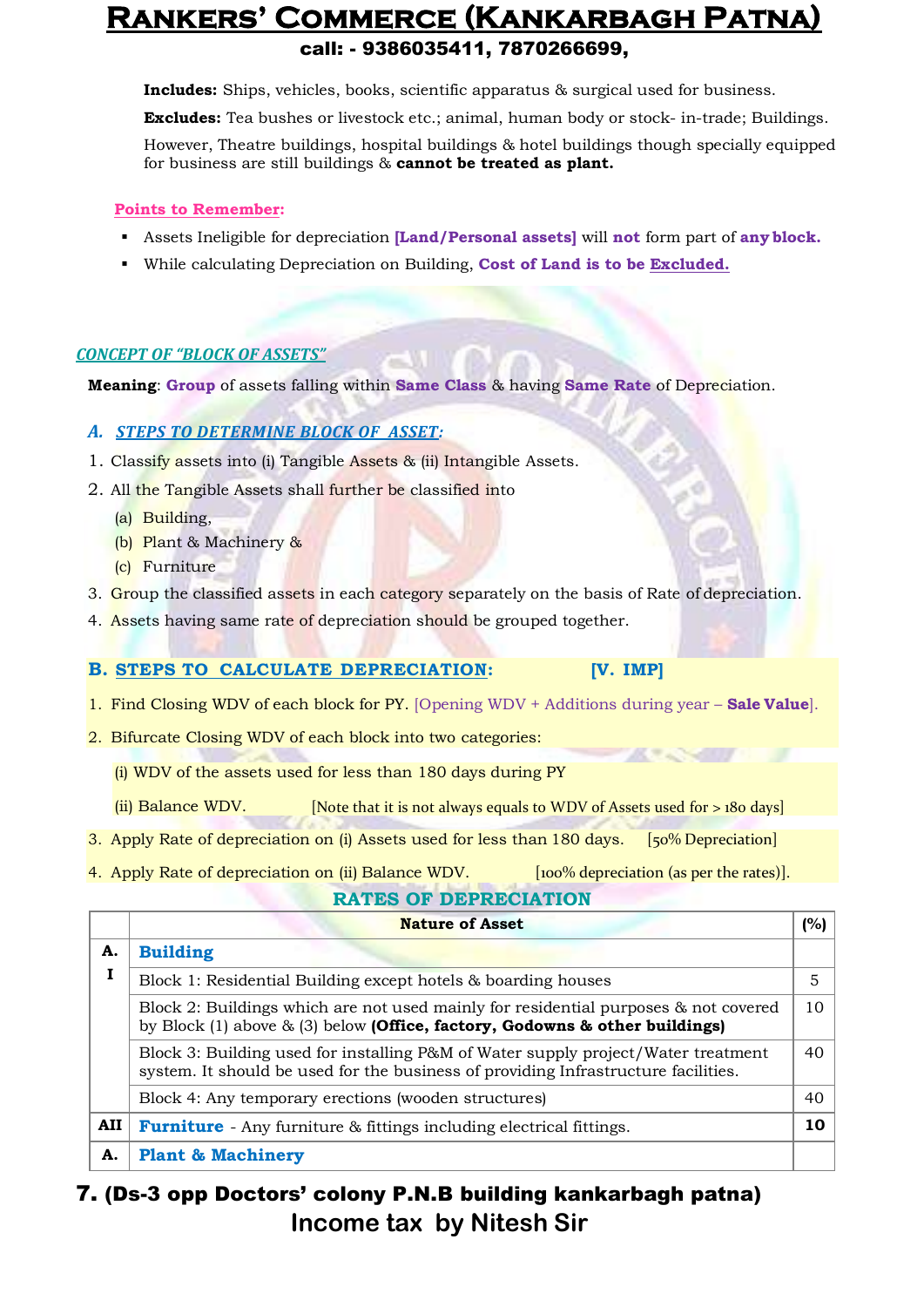|  |  | call: - 9386035411, 7870266699, |
|--|--|---------------------------------|
|--|--|---------------------------------|

| III | Block 1: Motor cars (Excpet cars used in business of running them on hire)                                                                                                                              |    |  |
|-----|---------------------------------------------------------------------------------------------------------------------------------------------------------------------------------------------------------|----|--|
|     | Block 2: Buses, lorries & taxies used in the business of running them on hire                                                                                                                           | 30 |  |
|     | Block 3: Moulds used in rubber & platics goods factory                                                                                                                                                  | 30 |  |
|     | Block 4: Aeroplanes & Aeroengines.                                                                                                                                                                      | 40 |  |
|     | Block 5: Pollution control equipments (air/water); Solid waste control equipment etc.                                                                                                                   | 40 |  |
|     | Block 6: P&M used in semi-conductor industry covering all Integrated Circuits (ICs)                                                                                                                     | 30 |  |
|     | Block 7: Life saving medical equipments.                                                                                                                                                                | 40 |  |
|     | Block 8: P&M in Water supply project/Water treatment system. It should be used for<br>the business of providing Infrastructure facilities.                                                              | 40 |  |
|     | Block 9: Oil wells                                                                                                                                                                                      | 40 |  |
|     | Block 10: Renewable Energy Saving Devices                                                                                                                                                               |    |  |
|     | (i) Windmills & any specially designed devices which run on windmills<br>(including any special devices including electric generators & pumps<br>running on wind energy) installed on or after 1.4.2014 | 40 |  |
|     | (ii) Windmills & any specially designed devices which run on windmills<br>(including any special devices including electric generators & pumps<br>running on wind energy) installed before 1.4.2014     | 15 |  |
|     | <b>Block</b> 11: Computers $\&$ computer softwares.                                                                                                                                                     | 40 |  |
|     | <b>Block 12: Books (Annual publication/not) owned by assessees carrying on profession</b>                                                                                                               | 40 |  |
|     | Block 13: Books owned by assessees carrying on business of running Libraries                                                                                                                            | 40 |  |
|     | Block 14: Any other Plant & Machinery                                                                                                                                                                   | 15 |  |
| A.  | <b>Ships</b>                                                                                                                                                                                            |    |  |
| IV  | Block 1: Ocean-going ships                                                                                                                                                                              | 20 |  |
|     | Block 2: Vessels ordinarily operating on inland waters not covered by Block (3) below                                                                                                                   | 20 |  |
|     | Block 3: Speed boats operating on inland water                                                                                                                                                          | 20 |  |
| B   | <b>All Intangible assets</b>                                                                                                                                                                            | 25 |  |

#### *Increased ROD for certain Assets [Rule 5(2)]*

Any New P&M installed to Manufacture or Produce any Article or thing by using any technology or other know-how developed in -

- ( a ) Laboratory owned or financed by the government or
- **(c)** Laboratory owned by a public sector company or a University/recognized institution shall be treated as a part of the block of assets qualifying for **depreciation @ 40**

#### **ADDITIONAL DEPRECIATION [SECTION 32(1)(iia)]**

| <b>Eligibility</b> | The Assessee must be engaged in the business of –<br>(a) <b>Manufacturing</b> or production of any article or thing, or                                              |
|--------------------|----------------------------------------------------------------------------------------------------------------------------------------------------------------------|
|                    | (b) Generation, transmission or Distribution of Power                                                                                                                |
| <b>Benefits</b>    | Additional depreciation is available $\omega$ prescribed rates to the eligible assessees<br>for Investment in New Plant & Machinery. [No Land & Building or OLD P&M] |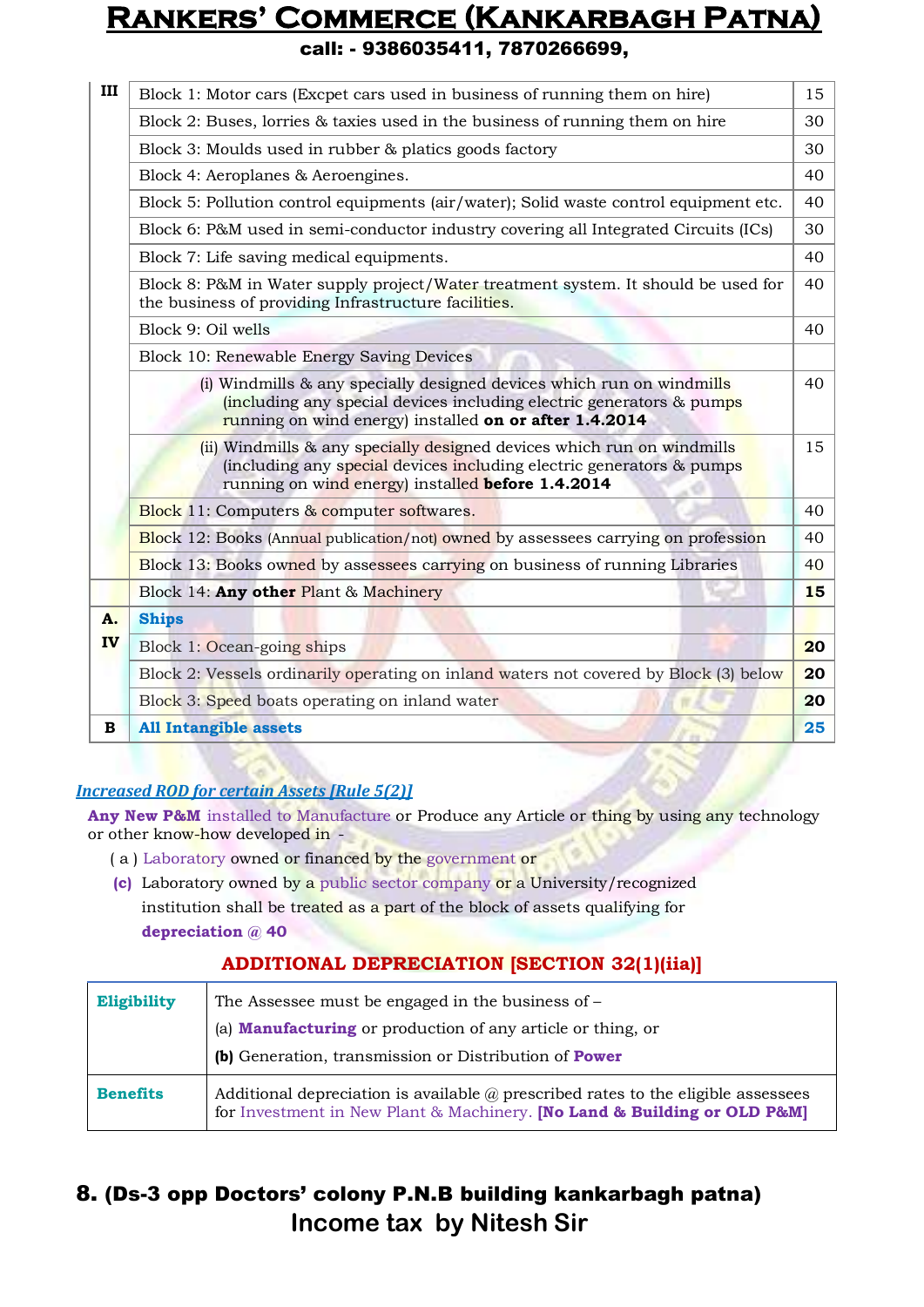call: - 9386035411, 7870266699,

| Ineligible                                                                                                                                                                                        | 1. Ships & Aircrafts                                                                                                                       |                                                  |
|---------------------------------------------------------------------------------------------------------------------------------------------------------------------------------------------------|--------------------------------------------------------------------------------------------------------------------------------------------|--------------------------------------------------|
|                                                                                                                                                                                                   |                                                                                                                                            |                                                  |
| <b>Investments</b>                                                                                                                                                                                | 2. Any second-hand P&M (in/out of India)                                                                                                   |                                                  |
|                                                                                                                                                                                                   | 3. Any P&M installed in office premises, residential house or guest house.                                                                 |                                                  |
|                                                                                                                                                                                                   | 4. Any other office appliances or road transport vehicles.                                                                                 |                                                  |
|                                                                                                                                                                                                   | 5. Any P&M whose <b>whole</b> of Actual <b>cost</b> has been allowed as deduction.                                                         |                                                  |
| <b>Rate</b>                                                                                                                                                                                       | Undertakings set up in any backward area in State of<br>Telangana/West Bengal/Andhra Pradesh/Bihar during 1<br>April 2015 to 1 April 2020. | 35% of Actual<br>New<br><b>Cost</b> of<br>$P\&M$ |
|                                                                                                                                                                                                   | Any other case (other than specified areas of above 4 states)                                                                              | 20% of Actual<br><b>cost</b> of new P&M          |
| <b>Assets put to use for less than 180 days in 1st PY:</b> If the asset is used for less than 180<br>days in the year in which the asset is acquired, Additional depreciation will be allowed as: |                                                                                                                                            |                                                  |
| <b>1 1</b> st $PY$ = Restricted to 50% (i.e. 10% or 17.5% as the case may be)                                                                                                                     |                                                                                                                                            |                                                  |
| <b>Next PY</b> = Remaining 50% that was disallowed in the 1 <sup>st</sup> PY                                                                                                                      |                                                                                                                                            |                                                  |

- $\triangleright$  Addition depreciation will be over & above normal depreciation allowed.
- It should be reduced from WDV of the asset.

#### **Points to Remember:**

- Additional depreciation is not available to the power generating assessee who claims depreciation on SLM basis. Because Additional depreciation is available only in those cases where normal depreciation is claimed  $u/s$  32(1)ii on the WDV of block of assets.
- Amount of Depreciation cannot be more than WDV of Block. Therefore, if Normal Depreciation + Additional depreciation > WDV, Depreciation will be restricted to the extent of WDV only.

[Circular No. 15/2016]: **Printing or Printing & Publishing** amounts to **manufacture** & thus an Assessee engaged in such business is **eligible for Additional Depreciation u/s 32(1)(iia).**

| <b>Assessee</b> | Any Assessee who sets up an undertaking or enterprise for manufacture or<br>production of any article or thing, on or after the 1 <sup>st</sup> April 2015 in specified<br>backward area in Telangana or West Bengal or Andhra Pradesh or Bihar. |
|-----------------|--------------------------------------------------------------------------------------------------------------------------------------------------------------------------------------------------------------------------------------------------|
| Investment      | Acquires $\&$ Installs new plant $\&$ machinery during the period beginning on<br>1 <sup>st</sup> April 2015 & ending on 31 <sup>st</sup> March 2020 in the said backward area.                                                                  |
|                 | New plant & machinery shall not include                                                                                                                                                                                                          |
|                 | (a) Ship or Aircraft                                                                                                                                                                                                                             |
|                 | (b) Any Second-hand P&M                                                                                                                                                                                                                          |
|                 | (c) Any P&M installed in office premises, residential house or guest house                                                                                                                                                                       |
|                 | (d) Any Office appliances including computers or computer softwares                                                                                                                                                                              |
|                 | (e) Any Vehicle                                                                                                                                                                                                                                  |
|                 | (f) Any P&M whose whole of actual cost has been allowed as deduction.                                                                                                                                                                            |

#### **INVESTMENT IN NEW PLANT & MACHINERY [SECTION 32AD]**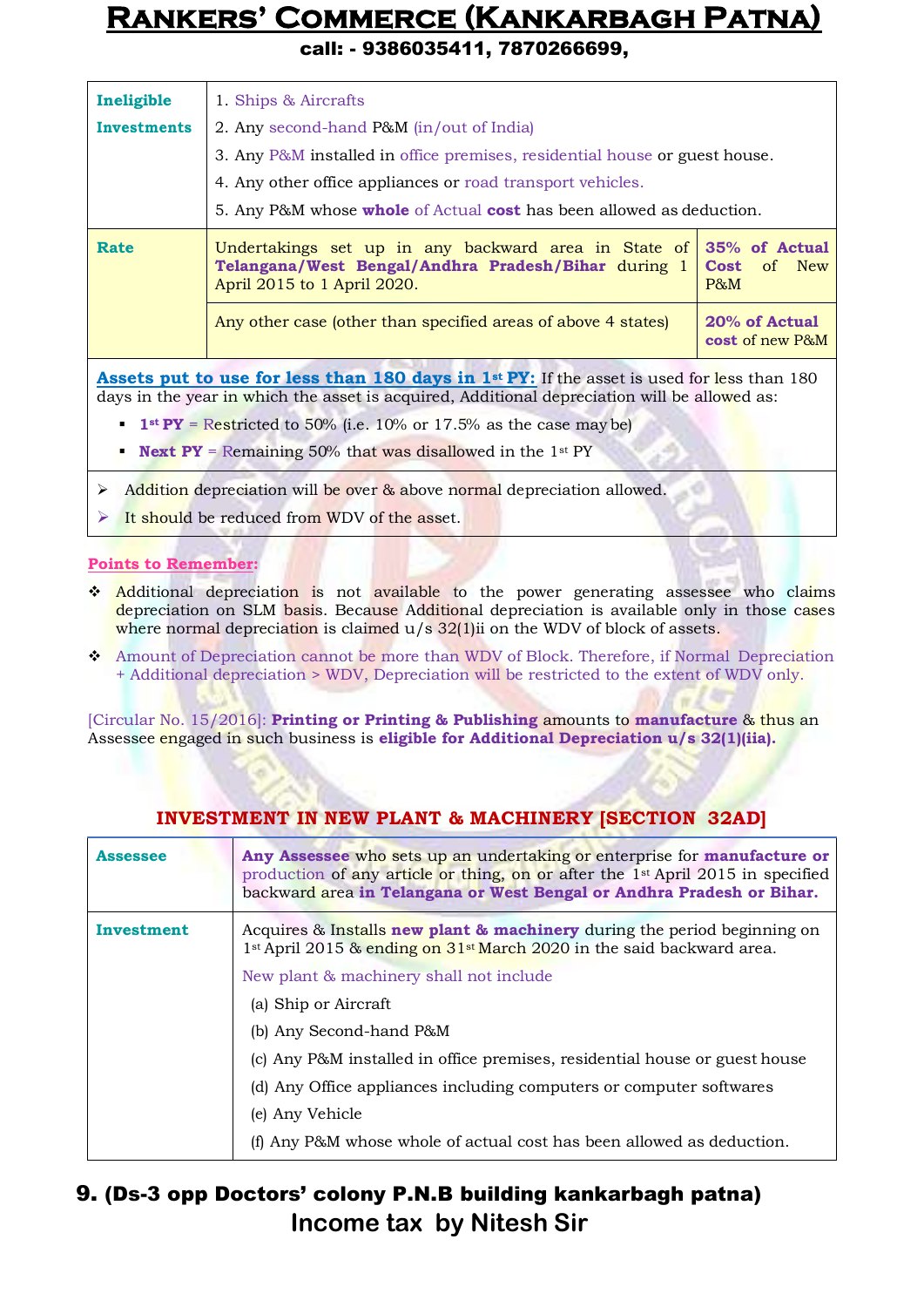call: - 9386035411, 7870266699,

| <b>Deduction</b>               | 15% of Actual Cost of New P&M acquired & installed during PY                                                                                                                                                                 |
|--------------------------------|------------------------------------------------------------------------------------------------------------------------------------------------------------------------------------------------------------------------------|
| Lock in period                 | <b>5 years</b> from the date of installation                                                                                                                                                                                 |
| <b>Withdrawal</b><br>deduction | of If sold or otherwise transferred within 5 years, the deduction allowed shall be<br>treated as income u/h PGBP                                                                                                             |
|                                | <b>Exception:</b> Amalgamation or Demerger or business re organisation u/s 47<br>(xii), (xiiib) or (xiv). However the lock in will be applicable for the remaining<br><b>period</b> to the amalgamated or resulting company. |

#### **DEPRECIATION ON SLM BASIS [SECTION 32(1)(i)]**

| <b>Applicability</b>                                          | For Undertakings engaged in Generation, transmission, Distribution of<br>Power.                                                                                                                            |
|---------------------------------------------------------------|------------------------------------------------------------------------------------------------------------------------------------------------------------------------------------------------------------|
| <b>Time to Exercise</b>                                       | <b>Before DD of Filing ROI</b> $u/s$ 139(1) relevant to the PY in which they begin<br>to generate power. The option once exercised shall be Final.                                                         |
| Option of SLM $\rightarrow$<br><b>Tangible Assets</b><br>only | For Intangible Assets, only WDV method shall be applicable.<br>Such undertakings can charge depreciation on tangible assets <b>individually</b> ,<br>i.e. SLM or WDV whichever is beneficial for assessee. |
| <b>New Assets used</b><br>for $<$ 180 days                    | Newly acquired assets put to use $\lt 180$ days $\to$ Depreciation is allowable at<br>50% of ROD; Remaining 50% will be allowed in next AY.                                                                |
| <b>Sale in Year of</b><br><b>First Use</b>                    | Profit/Loss arising shall be treated as <b>STCG/STCL</b> .                                                                                                                                                 |

| <b>TRANSFER OF DEPRECIABLE ASSETS BY POWER SECTOR UNITS</b> |                                                                                  |  |
|-------------------------------------------------------------|----------------------------------------------------------------------------------|--|
| <b>Conditions</b>                                           | <b>Treatment</b>                                                                 |  |
| $1.$ NSC < WDV                                              | Terminal Depreciation (Loss) = $WDV - NSC$ . It shall be Deductible $u/s$ 32.    |  |
| $2.$ NSC $>$ WDV<br>but < COA                               | Balancing Charge (Profit) = NSC – WDV. It shall be Taxable $u/s$ 41(2).          |  |
| $3.$ NSC $>$ COA                                            | Capital Gain = NSC - Original COA.                                               |  |
|                                                             | Balancing Charge (Profit) = Original COA – WDV. It shall be Taxable $u/s$ 41(2). |  |

### **EXPENDITURE ON SCIENTIFIC RESEARCH [SECTION 35]**

#### **A. SCIENTIFIC RESEARCH CARRIED ON BY ASSESSEE [Related to business]**

| REVENUE EXPENDITURE [SEC 35(1)(i)] - [100 % Deduction]                                                        |                                                                                                                                                                                                                                                                                                                            |  |
|---------------------------------------------------------------------------------------------------------------|----------------------------------------------------------------------------------------------------------------------------------------------------------------------------------------------------------------------------------------------------------------------------------------------------------------------------|--|
| Pre-commencement<br><b>Period Revenue</b><br><b>Expenditure</b><br>[only of 3 years prior to<br>Commencement] | Only the following expenditures incurred within 3 years immediately<br>preceding the commencement of business will be allowed as deduction:<br>Payment of Salary (excluding perquisites) to research personnel<br>(1)<br>engaged in scientific research.<br>(ii) Purchase of <b>Materials</b> used in scientific research. |  |
| Post-commencement<br><b>Period Revenue</b><br><b>Expenditure</b>                                              | Any Revenue Expenditure incurred on scientific research will be<br>allowed as deduction                                                                                                                                                                                                                                    |  |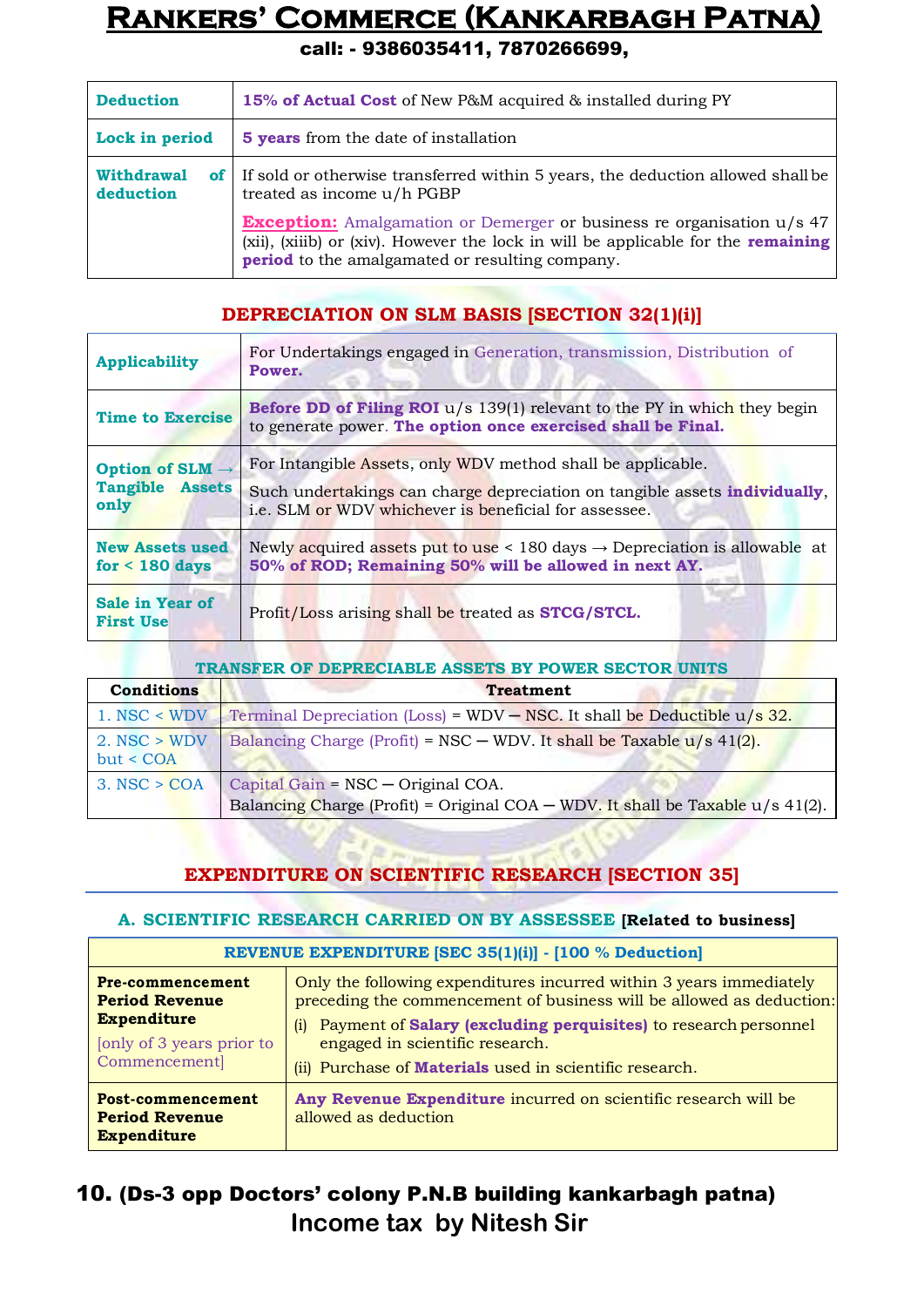call: - 9386035411, 7870266699,

| CAPITAL EXPENDITURE [SEC 35(1)(iv) & 35(2)] - [100 % Deduction]        |                                                                                                  |  |  |
|------------------------------------------------------------------------|--------------------------------------------------------------------------------------------------|--|--|
| <b>Pre-commencement</b><br><b>Period Capital</b><br><b>Expenditure</b> | <b>Any Capital Expenditure incurred will be allowed as deduction (Except</b> )<br>Cost of Land). |  |  |
| only of 3 years prior to<br>Commencement]                              |                                                                                                  |  |  |
| Post-commencement<br><b>Period Capital</b><br><b>Expenditure</b>       | <b>Any Capital Expenditure incurred will be allowed as deduction (Except</b> )<br>Cost of Land). |  |  |

**Note:** Deduction of **Pre-commencement expenditure** shall be allowed **in the year of commencement of business** to the extent certified by the prescribed authority.

#### **EXPENDITURE ON IN-HOUSE RESEARCH BY COMPANY ASSESSEE [SEC 35(2AB)]**

| Assessee                    | <b>Company only</b>                                                                                                                                                 |
|-----------------------------|---------------------------------------------------------------------------------------------------------------------------------------------------------------------|
| Eligible<br><b>Business</b> | Bio-technology or any business of manufacture/production of any articles or<br>thing, not being an article or thing specified in the list of the Eleventh schedule. |
| Expenditure                 | Capital & Revenue Expenditure [Excluding Cost of Land & Building]                                                                                                   |
| <b>Deductions</b>           | 150% of Capital & Revenue [Except cost of Land & Building]                                                                                                          |

**PC Note:** For Company  $\rightarrow$  Pre-commencement expenditure & cost of Building is not allowed as deduction u/s 35(2AB). Thus, company will not be able to claim 150% depreciation on them. But they are allowed as deduction  $\omega$  100% u/s 35(1) & 35(2). Hence, company will be entitled to claim 100% deduction on Pre-commencement expenditure & cost of Building u/s 35(1)/(2).

#### **Points to Remember:**

- \* Assessee must incur the expenditure on scientific research. Actual payment is not compulsory.
- \* The Assessee is not eligible for deduction by mere transfer of asset from business purpose to scientific research purpose *[i.e Merely by transfer entry in books of accounts]*.
- **No depreciation** will be admissible on any capital asset cost of which has been allowed as a deduction u/s 35.
- **↑** It is not necessary that the capital asset must be complete in all respect & used for scientific purpose in the PY itself. It is also irrelevant that construction of building is not completed & the building has not been used in PY.
- $\bullet$  No deductions u/s 35(2AB) shall be allowed to company accepting donations u/s 35(1)(iia).
- UNABSORBED CAPITAL EXPENDITURE ON SCIENTIFIC RESEARCH: Treated same as unabsorbed depreciation (can be carried forward for infinite years without any time limit).

| <b>Purpose</b>                                                                                | <b>Sec</b>    | <b>Contribution to whom</b>                                                                                                     | <b>Deduction</b> |
|-----------------------------------------------------------------------------------------------|---------------|---------------------------------------------------------------------------------------------------------------------------------|------------------|
| Scientific<br>Research                                                                        | 35<br>(2AA)   | National laboratory/ National university/ IITs/ IIMs                                                                            | 150%             |
|                                                                                               | 35<br>(1)(ii) | Approved Research association/University/College/Other<br>institution                                                           | 150%             |
| 35<br>(1)(iia)<br>its main business objective.<br>$u/s$ 35(2AB) but can claim 100% deduction. |               | Company Registered in India having scientific research as<br><b>Note:</b> The recipient company cannot claim weighted deduction | 100%             |

#### *B. CONTIBUTION MADE BY ASSESSEE TO OUSIDER [Related/Not]*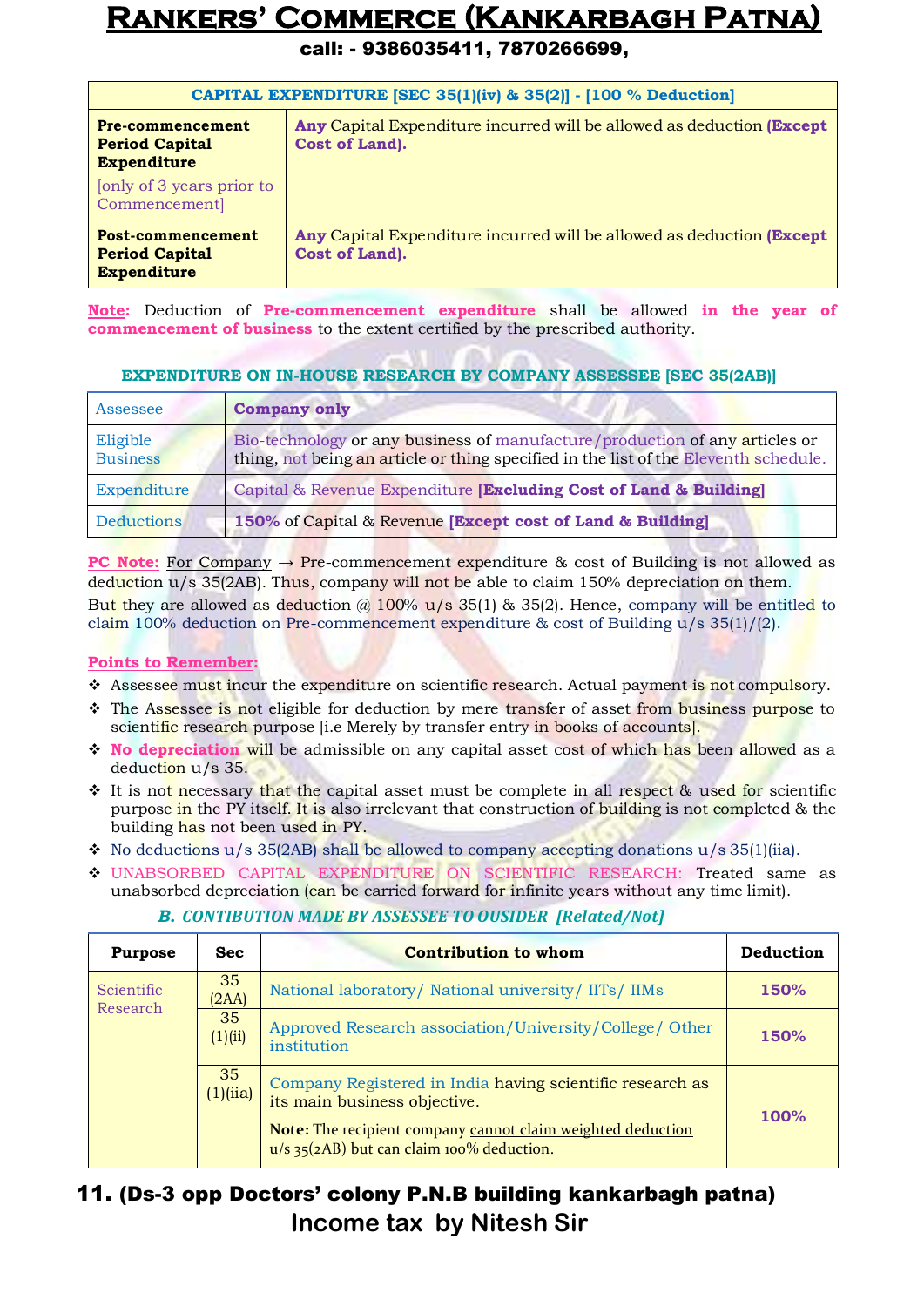call: - 9386035411, 7870266699,

| Social or<br>statistical<br>Research | 35 | Approved Research association/University/College/ Other<br>$(1)(iii)$ institution | 100% |
|--------------------------------------|----|-----------------------------------------------------------------------------------|------|
|--------------------------------------|----|-----------------------------------------------------------------------------------|------|

**Note:** (a) Recipient shall be approved by prescribed authority & notified in official gazette by CG. (b) Deduction of contribution made shall **not be denied** merely on the ground that the approval granted to such institutions **was withdrawn after payment** of such sum by the assessee to them.

#### *SALE OF SCIENTIFIC ASSET [SECTION 41(3)]*

- $\triangleright$  Asset may use scientific research asset for his other business purpose after completion of scientic research [Conversion of scientific research asset into normal business asset] **or**
- $\triangleright$  Assessee may sell scientific research asset without using it for another purpose after completion of scientific research.
- $\triangleright$  In both the cases, tax liability could arise.

#### **1. Asset is sold after using it for Business:**

- Cost of Acquisition = Nil (Since whole of the cost has been allowed as deduction)
- No Depreciation will be allowed on such asset when it is used for other business.

#### **2. Asset is sold without using it for business:**

- **Taxable Amount = Lower of (i) Sale Price or (ii) Deduction allowed**  $u/s$  **35.**
- Capital Gain = Excess of Sale price over cost of acquisition.

#### **INVESTMENT IN SPECIFIED BUSINESS [SEC 35AD]**

> Only Capital Expenditures are covered u/s 35AD [Other than Land/GW/Financial Instrument]

| <b>Nature of Specified Business</b>                                                                                | Commenced on/after |
|--------------------------------------------------------------------------------------------------------------------|--------------------|
| 1. Setting up & operating a Cold chain facility                                                                    | 01.04.2009         |
| 2. Warehousing facility for storage of agricultural produce.                                                       | 01.04.2009         |
| 3. Affordable Housing project                                                                                      | 01.04.2011         |
| 4. Production of Fertilizer                                                                                        | 01.04.2011         |
| 5. Hospital (at least 100 Beds)                                                                                    | 01.04.2010         |
| 6. Cross country pipeline for petroleum or crude oil, natural gas                                                  | 01.04.2007         |
| 7. Hotel $(2 \text{ Star }+)$                                                                                      | 01.04.2010         |
| 8. Slum Re-development Housing                                                                                     | 01.04.2010         |
| 9. Setting up & operation ICDs or CFS notified or approved under the<br>customs act, 1962                          | 01.04.2012         |
| 10. Bee-keeping & production of honey & bees wax                                                                   | 01.04.2012         |
| 11. Warehousing facility for storage of sugar                                                                      | 01.04.2012         |
| 12. Laying & Operating Slurry Pipeline for the transportation of iron ore.                                         | 01.04.2014         |
| 13. Setting & operating Semiconductor Wafer Fabrication Manufacturing unit                                         | 01.04.2014         |
| 14. Developing or maintaining & operating or developing, maintaining &<br>operating a new infrastructure facility. | 01.04.2017         |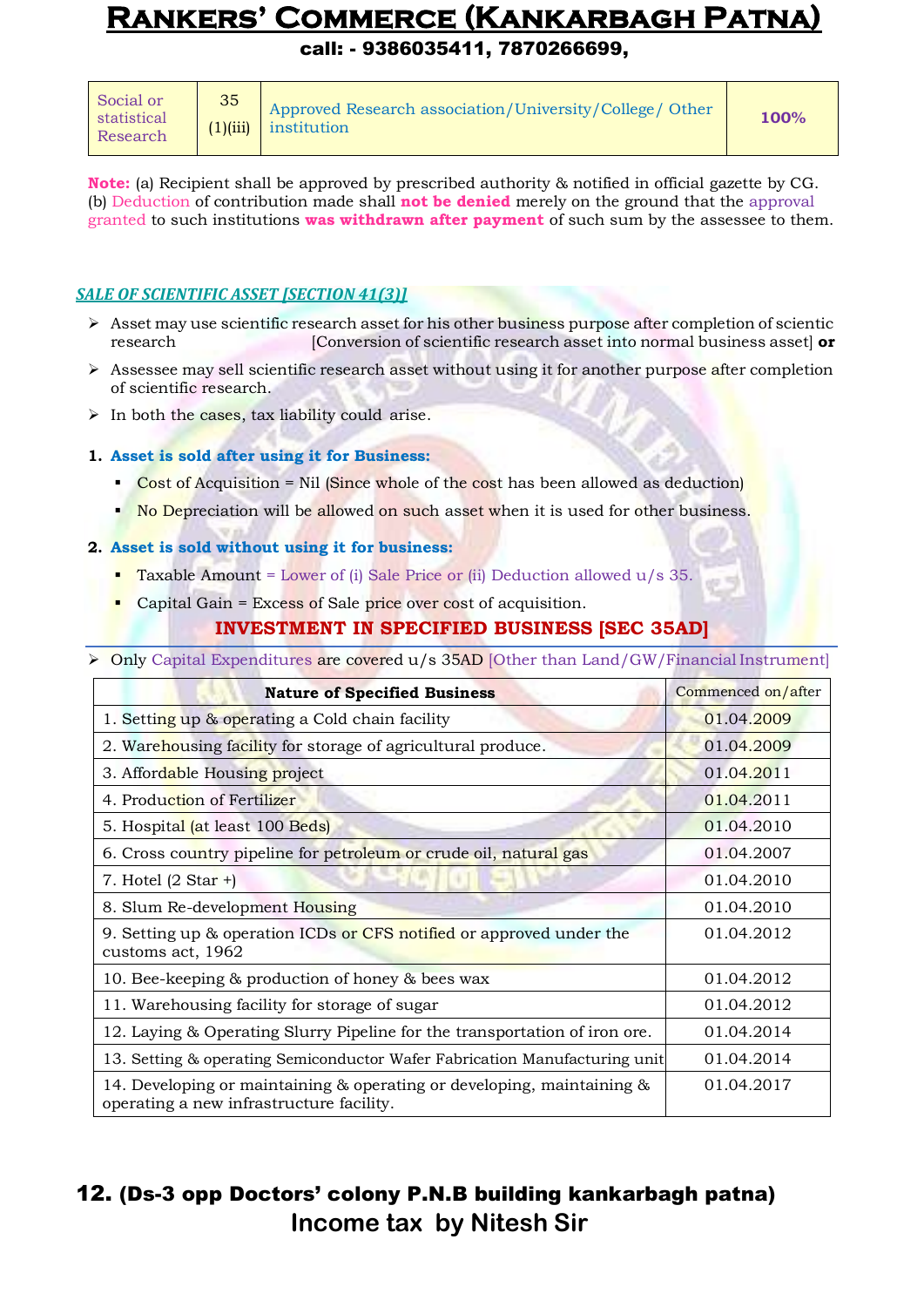call: - 9386035411, 7870266699,

| <b>1. PRIOR PERIOD EXPENSES</b> | If <b>Capitalized</b> in the books of accounts. |
|---------------------------------|-------------------------------------------------|
| 2. POST COMMENCEMENT EXPENSES   | Any Capital Expenditure incurred during the PY. |

**Note:** Any Expenditure for Acquisition of any Asset for which the aggregate payments made to **a**  person in a day, **otherwise than by A/c Payee Cheque** or A/c Payee Draft or Electronic clearing system **exceeds Rs. 10,000** would **not** be **eligible** for deduction.

#### **AMORTIZATION OF PRELIMINARY EXPENDITURE [SEC 35D]**

| <b>Assessee</b>                  | (a) Indian Company or (b) Any other person Resident in India.                                                                                                                                                                                                                                                                                                                                                                                                                                                                                                                                                                                                                                                             |  |
|----------------------------------|---------------------------------------------------------------------------------------------------------------------------------------------------------------------------------------------------------------------------------------------------------------------------------------------------------------------------------------------------------------------------------------------------------------------------------------------------------------------------------------------------------------------------------------------------------------------------------------------------------------------------------------------------------------------------------------------------------------------------|--|
| Eligible<br><b>Expenditure</b>   | (a) In case of New companies $\rightarrow$ Expenses for setting up any business.<br>(b) In case of Existing companies $\rightarrow$ Expenses for Expansion of Business.<br>Expenditure on Preparation of feasibility report, Project report, conducting<br>٠<br>market survey or engineering services relating to the business.<br>• Legal charges for drafting any agreement relating to the business.<br><b>Legal charges for drafting the MOA &amp; AOA of the company.</b><br>• Printing charges of the MOA $\&$ AOA of the company.<br>Registration fees of the company.<br>Expenditure on public issue of shares/debenture, underwriting<br>commission, brokerage & charges for drafting, & advertising prospectus. |  |
| <b>Maximum</b><br>Limit          | 1. INDIAN COMPANY: Higher of 5% of [Cost of Project OR Capital Employed].<br>2. Any other Assessee: 5% of Cost of Project.                                                                                                                                                                                                                                                                                                                                                                                                                                                                                                                                                                                                |  |
| Qualifying<br><b>Expenditure</b> | (i) Eligible expenditure incurred or (ii) Maximum Limit (whichever is Lower)                                                                                                                                                                                                                                                                                                                                                                                                                                                                                                                                                                                                                                              |  |
| <b>Deduction</b>                 | $1/5$ <sup>th</sup> of the <b>Qualifying expenditure</b> in 5 successive PYs.                                                                                                                                                                                                                                                                                                                                                                                                                                                                                                                                                                                                                                             |  |
| Audit                            | <b>COMPULSORY</b> AUDIT for the years in which expenditure is incurred.                                                                                                                                                                                                                                                                                                                                                                                                                                                                                                                                                                                                                                                   |  |

**AMORTIZATION OF COMPENSATION PAID UNDER VRS - SECTION 35DDA**

| <b>Eligible Assessee</b>    | <b>Any Assessee</b>                                                                                                                                                                                                                |  |
|-----------------------------|------------------------------------------------------------------------------------------------------------------------------------------------------------------------------------------------------------------------------------|--|
| <b>Eligible Expenditure</b> | Payment of any sum to Employee for his voluntary retirement.                                                                                                                                                                       |  |
| <b>Deduction</b>            | $1/5$ <sup>th</sup> of Expenditure shall be deductible for 5 succeeding PYs.<br>Each Part Payment of VRS is deductible in 5 Instalments.<br>1 <sup>st</sup> Instalment is deductible in the PY in which such sum is Actually Paid. |  |

**Note:** In case of any Business Re-organization **→** Deduction shall be allowed to resulting company (organisation) for **Remaining years**

### **MISCELLENEOUS DEDUCTIONS - SECTION 36(1)**

#### **INSURANCE PREMIUM PAID ON:**

**(i) Stocks or stores** against risk of damage or destruction.

**(ia) Lives of the Cattles** owned by members of primary milk co-operative society. Premium shall be paid by Federal milk co-operative society.

**(ib) Health of Employees**  $\rightarrow$  Paid by the **employer** [Any mode other than Cash].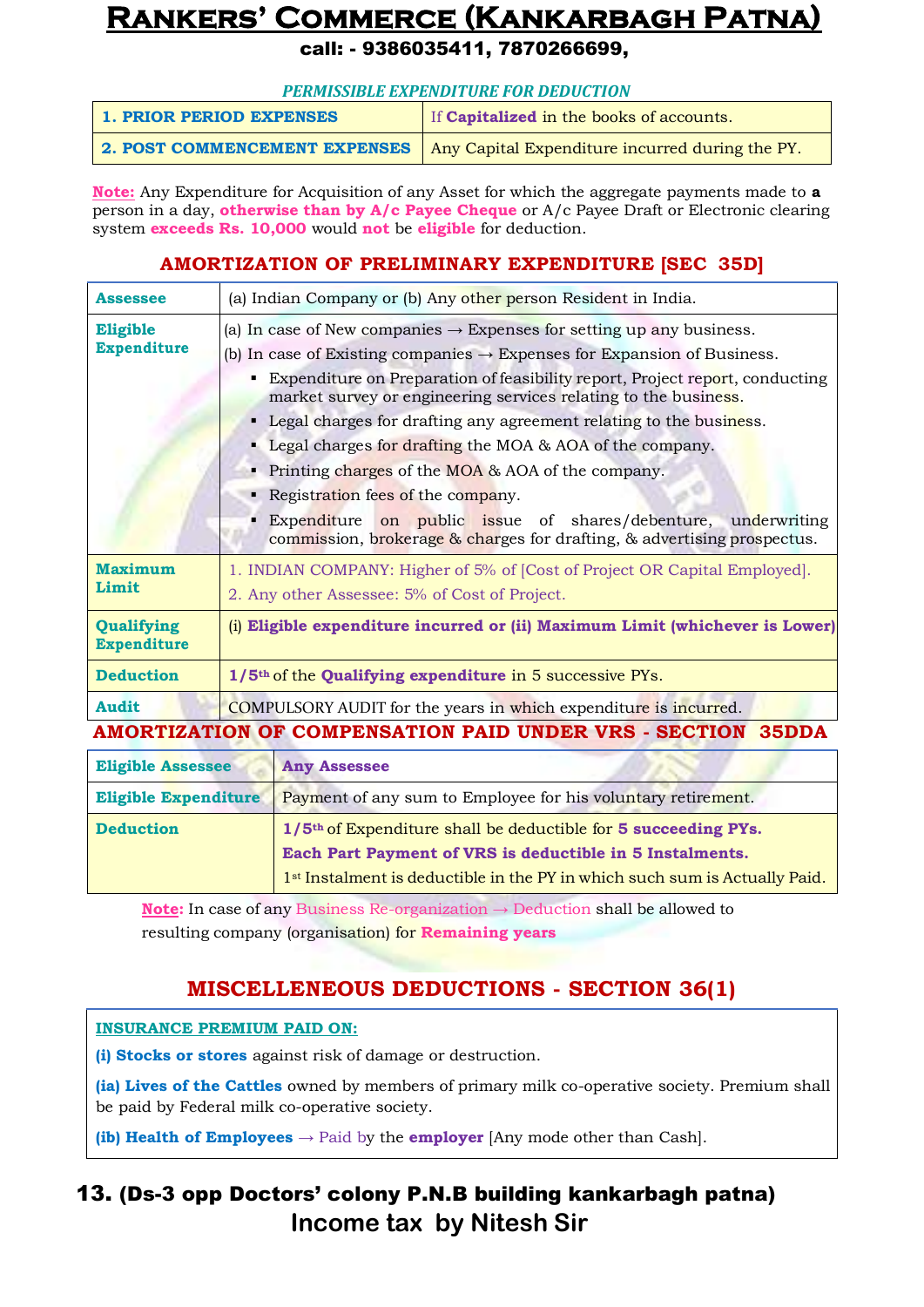call: - 9386035411, 7870266699,

#### **BONUS OR COMMISSION [Sec 43B will Apply]**

**(ii)** Bonus/commission **PAID** to the Employees by the employer. [not payable as profit or dividend]

**Note:** Amount paid to the employees as bonus or commission shall not be payable to them as profits or dividends if it had not been paid as bonus or commission.

It is a provision intended to safeguard escaping tax by distributing a part of its profits by way of bonus amongst the members, or employees of their own concern instead of distributing the money as dividends or profits.

#### **(iii) INTEREST ON BORROWED CAPITAL FOR BUSINESS**

Interest for the period **after the asset is put to use** is allowed as deduction.

**Note:** Interest payable for the period before the asset is put to use → Capitalized & added to COA of Asset & thus not deductible  $u/s$  36(1)(iii).

#### **Points to Remember:**

- $\div$  Interest on own capital is → Not deductible.
- Guaranteed interest paid to shareholders on paid-up capital  $\rightarrow$  Not Deductible.
- $\dots$  Interest paid on money borrowed for payment of dividends → Deductible.
- $\triangle$  Interest paid on money borrowed for payment of Tax  $\rightarrow$  Not Deductible.
- $\div$  Interest paid by a firm to partners  $\rightarrow$  Deductible; However, Interest paid by AOP to its members  $\rightarrow$  Not Deductible.

#### **AMORTIZATION OF EXPENDITURE ON ZERO COUPON BOND BY ISSUING COMPANY**

**(iii)(a)** Amortization of Discount on a Zero-Coupon Bond is deductible **over the life of such bond.**

Tax Treatment in the hands of Issuing Company

- Discount (Amount payable on Maturity Issue Price) on ZCB is deductible on Pro rata basis.
- No TDS **u/s 194A** by the payer company.

#### Tax Treatment in the hands of Investor

Maturity or redemption of ZCB will amount to **transfer** u/s 2(47)(iva).

#### **EMPLOYER'S CONTRIBUTION** towards

(iv) RPF or Approved SF, Subject to section 43B.

**(iva)** Pension scheme to the extent of **10% of salary** of the employee in PY.

(v) Approved Gratuity Fund subject to Section 43B.

#### **EMPLOYEE's CONTRIBUTION**

**(va)** Employee's contribution towards RPF/SF/ESIC, if deposited by the employer before DD.

**Note:** Employee's contribution is first included in total income of the employer. Then deduction is given under this section if the sum received is deposited before due date of filing ROI  $u/s$  139(1).

#### **(vi) ANIMAL ALLOWANCE**

- $\triangleright$  An Allowance for dead/Permanently useless animals which were used in the business.
- $\triangleright$  Amount of Deduction = Purchase Price of animals Sum realized on sale of death body.
- $\triangleright$  When Allowed: PY in which animal dies or becomes permanently useless for business.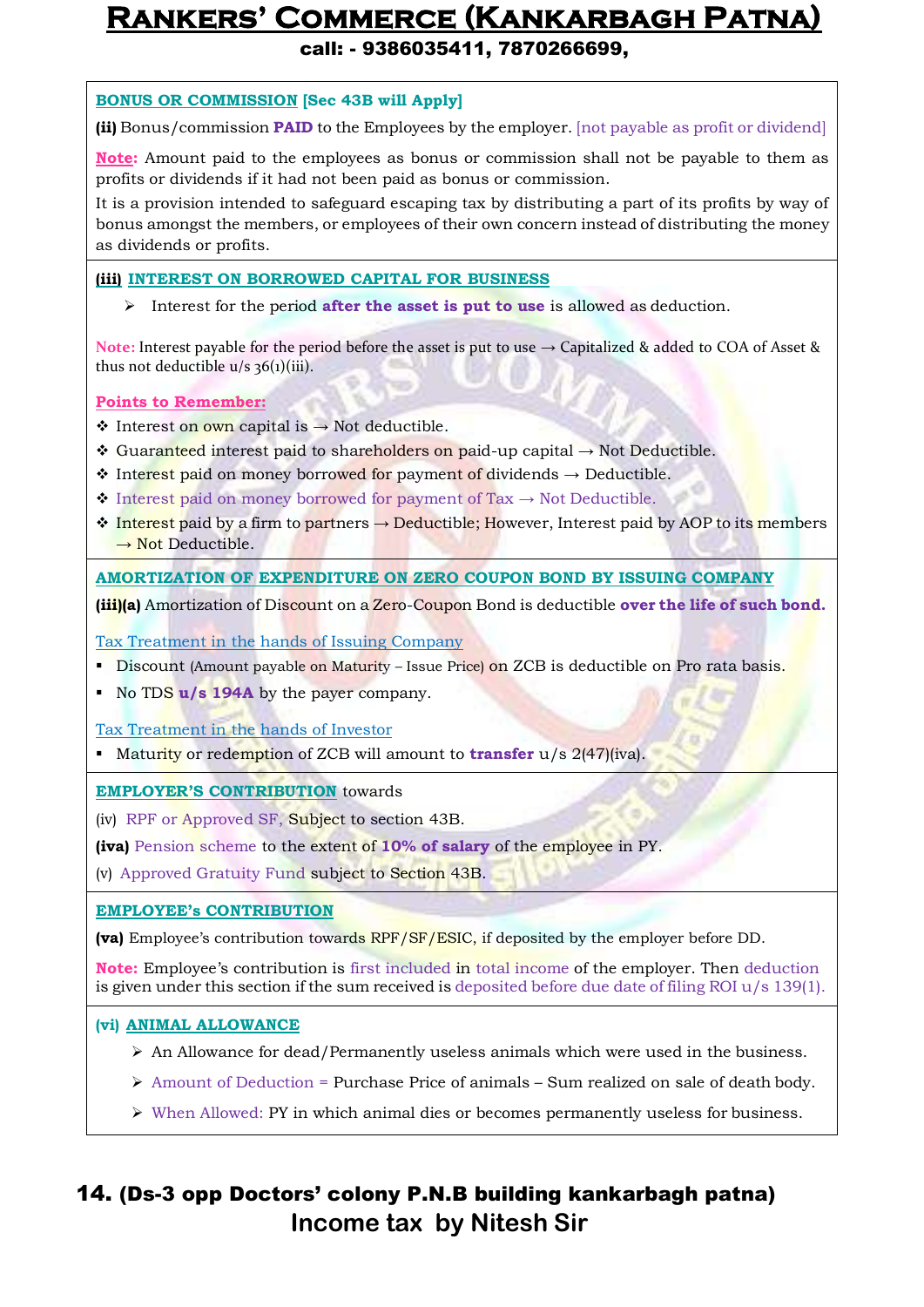call: - 9386035411, 7870266699,

#### **(vii) BAD DEBTS (EXCLUDING PROVISIONS FOR BAD DEBT)**

#### **Conditions:**

- $\triangleright$  Debt (Loan) must be incidental to the business.
- Such debt must be **charged as income** in computing the income if the assessee of any PY
- Must be **written off** in books of accounts.
- $\triangleright$  Debt may be money lent in the ordinary course of banking or money lending business

#### **Second Proviso inserted by FA, 2015:**

If whole or part of Debt has been included in the income of PY in which it becomes irrevocable or earlier PYs without recording the same in the books of accounts; such Debt amount shall be allowed in PY in which, it becomes irrevocable and it shall be deemed that such amount has been written off in the accounts.

#### **Other points:**

- 1. In case of succession  $\rightarrow$  Successor is entitled to claim the deduction when a debt originally due to the **predecessor** is written off as bad debt by the successor in his books of **accounts**.
- **2.** Recovery of Bad debts is **taxable** as business income in the **PY of recovery. [sec 41(4)]**

#### **(ix) EXPENSES ON FAMILY PLANNING**

 $\triangleright$  Any expenditure incurred by the company for promoting family planning amongst employees will be allowed as deduction in the hands of company.

#### **Amount of Deduction will be as follows:**

- Revenue Expenditure: Fully allowed in the PY in which it is incurred.
- Capital Expenditure: **1/5th of the expenditure allowed in 5 PY's.**

**Note: Treatment of Unabsorbed expenditure** is same as treatment of unabsorbed depreciation.

**(xv) Securities Transaction Tax [STT] paid** by the assessee is deductible if the income arising from such a taxable securities transaction is included u/h "PGBP"

**(xvi) Commodity Transaction Tax [CTT] paid** by the assessee is deductible if the income arising from such a taxable commodities transaction is included  $u/h$  "PGBP".

### **GENERAL DEDUCTIONS - SECTION 37**

- Section 30-36 provides for Specific deductions in respect of certain expenditures.
- $\triangleright$  But still there can be Certain Expenditures which might not get covered in Section 30-36.
- > Thus Section 37 provides for General deductions.
- $\triangleright$  Only Business Expenditure is Allowable u/s 37.
- $\triangleright$  Business losses such as those arising out of embezzlement, theft, destruction of assets, misappropriation by employees etc are allowable u/s 29 as losses incidental to the business.
- $\triangleright$  Deduction u/s 37 is limited only to the amount actually expended & does not extend to a reserve created against a contingent liability.

#### **CONDITIONS FOR ALLOWANCE U/S 37**: Such expenditure shall

- 1. Not covered in Sec 30 to 36.
- 2. **Not a capital expenditure** (Only revenue expenditure is deductible u/s 37).
- 3. Incurred during the PY.
- 4. It must have been incurred after the business was set up.
- 5. Incurred wholly & exclusively for business (**Personal Expenditure** is **NOT** deductible).
- 6. **Legal Purpose only:** Expenditure should not be for any purpose which is an offence, or which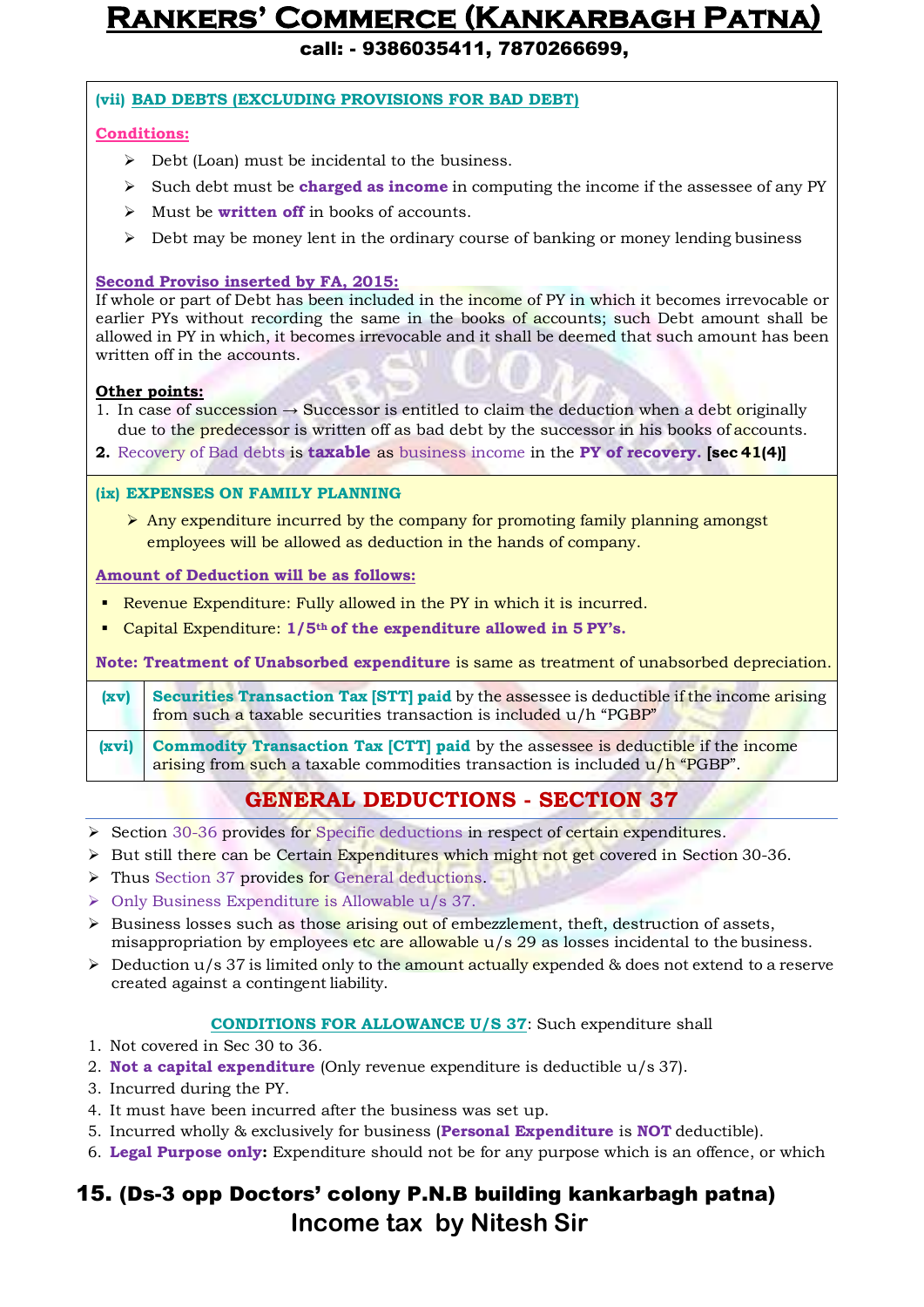call: - 9386035411, 7870266699,

is prohibited by law.

#### **Points to Remember:**

- 1. There should be Nexus between Expenses & business.
- 2. Exclusive benefit may or may not be derived by the assessee. Section 37 requires that the expenditure should be wholly & exclusively incurred for purpose of the business. AO cannot question the necessity of the expenditure in allowing the deduction for such expense which was incurred for the purpose of the business but was unnecessary.

#### **Some Important Decisions based on Case Laws:**

| <b>Particulars</b>                                                                                  | Deduction u/s 37(1)                                        |
|-----------------------------------------------------------------------------------------------------|------------------------------------------------------------|
| Penalties imposed for Infraction of Laws                                                            | Not Allowed                                                |
| Penalty paid for failure to deduct TDS                                                              | Not Allowed                                                |
| Any interest or penalty paid under Direct tax laws                                                  | Not Allowed                                                |
| Interest paid to Sales tax Department on Arrears of Sales tax                                       | Allowed                                                    |
| Penalty levied under CST Act.                                                                       | Not Allowed                                                |
| Demurrage paid to port authorities for releasing confiscated goods.                                 | Allowed as it is not a fine.                               |
| Interest paid under Employees PF & Misc. provision Act, 1952.                                       | Allowed                                                    |
| Penalty paid by the assessee (contractor) for non-completion of<br>contract within stipulated time. | Allowed as it is not a fine<br>paid for infraction of law. |

#### **Some Important Circulars:**

- **1.** Expenditure incurred on keyman insurance policy: Premium paid on the Keyman Insurance Policy is allowable as **business expenditure.**
- **2.** Expenditure incurred on CSR: Not deemed to be incurred for Business & thus **not deductible.**
- 3. Expenses incurred in providing freebees to medical practitioner: CBDT noticed that any expense incurred in providing freebees to medical practitioner is in violation of the provisions of Indian Medical Council (Professional Conduct, Etiquette & Ethics) Regulations, 2002. Thus value of freebees enjoyed by the aforesaid medical practitioner or professional associations is also **taxable as business income or IFOS,** as the case may be, depending on the facts of each case.

#### **CONTRIBUTION TO POLITICAL PARTIES [SEC 37(2B)]**

- $\triangleright$  Any expenditure on advertisement in any souvenir, brochure, tract, pamphlet published by Political parties is **not deductible**.
- However it can be claimed as deduction **u/s 80GGB & 80GGC as "Donations to PP".**

#### B. SPECIFIC DISALLOWANCES

#### **INTEREST, ROYALTY, FEES FOR TECHNICAL SERVICES or ANY OTHER SUM (On which Tax is Deductible at Source) [Section 40(a)(i)]**

- Payable out of India (to any person) or
- Payable in India (**to any NR** or Foreign Company)

| <b>Conditions for</b> | (i) Tax is not deducted before the end of the PY.<br><b>OR</b>                       |
|-----------------------|--------------------------------------------------------------------------------------|
| <b>Disallowance</b>   | (ii) Tax is deducted but <b>not paid</b> before due date of filing ROI $u/s$ 139(1). |
| <b>Consequences</b>   | 100 % of such amount paid/payable is <b>disallowed in that PY.</b>                   |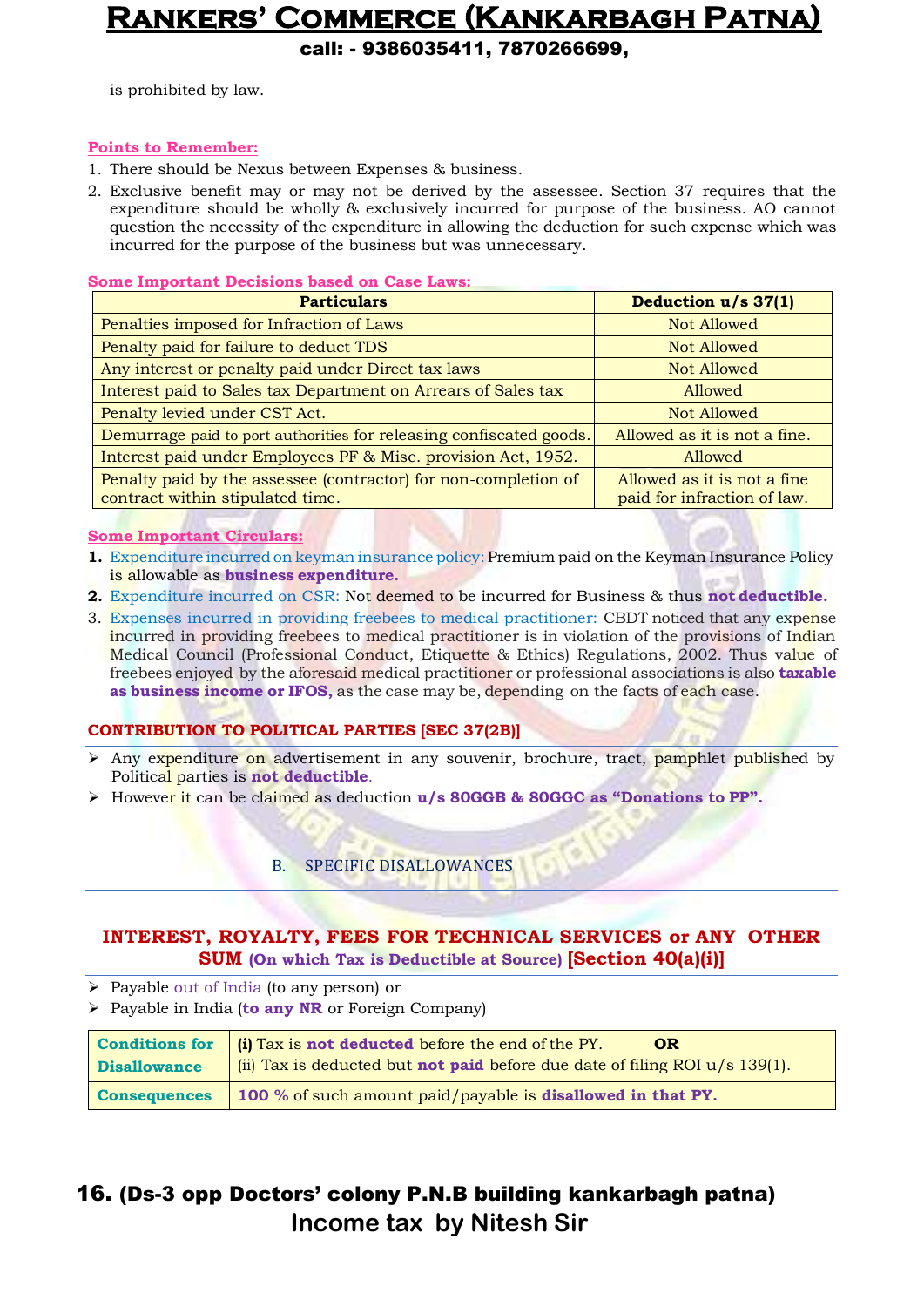#### call: - 9386035411, 7870266699,

| <b>Deduction or</b>  | (i) Where tax has been deducted in any subsequent PY OR                     |  |
|----------------------|-----------------------------------------------------------------------------|--|
| <b>Payment in</b>    | (ii) has been deducted during the PY but paid after the Due date;           |  |
| <b>Subsequent PY</b> | then 100% of such sum shall be allowed as <b>deduction</b> in computing the |  |
|                      | income of the PY in which such tax has been paid.                           |  |

It is to be noted that to get deduction of any sum paid on which tax is deductible; **(i)** Tax should be **deducted** before the end of PY (i.e before 31st march of the relevant PY) **AND** (ii) Such deducted tax should be **paid**to government before due date of filing ROI u/s 139(1). **Both** the conditions should be satisfied together to get deduction in he relevant PY.

There may exist a situation when tax is deducted after  $31<sup>st</sup>$  march of the relevant PY but such tax is paid to government before due date of filing ROI. In such case, the amount paid shall be disallowed in the PY since tax has not been deducted before 31<sup>st</sup> march. However it will be allowed as deduction in next PY. Both the conditions given above goes hand in hand – [Refer case 5 Below]

| <b>Case</b> | Date of TDS | <b>Date of Payment of TDS</b> | <b>Deductible in PY</b> |
|-------------|-------------|-------------------------------|-------------------------|
|             | 26.07.2018  | 2.9.2019                      | PY 2018-19              |
|             | 31.03.2019  | 13.10.2019                    | PY 2019-20              |
|             | 16.05.2018  | Not deposited                 | <b>Not Deductible</b>   |
|             | 20.04.2019  | 20.7.2021                     | PY 2021-22              |
|             | 30.04.2018  | 10.05.2018                    | PY 2019-20              |

**Ex:** For PY 2018-19; Due date of filing ROI u/s 139(1) is 30.09.2019;

#### **PAYMENTS TO RESIDENT (on which Tax is Deductible at Source) [Sec 40(a)(ia)]**

| <b>Conditions for</b><br>disallowance                                            | <i>(i)</i> Such tax is <b>not deducted</b> before the end of PY<br>- OR<br>(ii) Tax is deducted but not paid before Due Date of ROI u/s 139(1)                                                                                                                                                                                                                  |  |
|----------------------------------------------------------------------------------|-----------------------------------------------------------------------------------------------------------------------------------------------------------------------------------------------------------------------------------------------------------------------------------------------------------------------------------------------------------------|--|
| <b>Consequences</b>                                                              | 30% of such amount paid/ payable is disallowed as deduction in that PY.                                                                                                                                                                                                                                                                                         |  |
| <b>Deduction or</b><br>payment in<br><b>Subsequent PY</b>                        | <i>(i)</i> Where tax has been deducted in any subsequent PY OR<br>(ii) has been deducted during the PY but paid after the said DD,<br>30% of such sum shall be allowed as <b>deduction</b> in computing the income of<br>the PY in which such tax has been paid.                                                                                                |  |
| <b>Payment of Tax</b><br><b>Resident</b><br>by<br>Payee of such<br>sum [Sec 201] | <b>Example 1</b> Resident Payee only $\rightarrow$ If Tax on such income has been paid by the payee<br>by showing such sum as his income in his ROI, then it shall be deemed that<br>Assessee has deducted & paid tax & thus No disallowance under this section.<br><b>•</b> Deemed Date of TDS & Payment of tax $\rightarrow$ Date of filing ROI by the payee. |  |

Since date of filing ROI by resident payee is deemed to be the date on which the payer has deducted & paid tax  $\rightarrow$  30% of such expenditure/payment shall be disallowed u/s 40(a)(ia) in the year in which the said expenditure is incurred. However, 30% of such expenditure will be allowed as deduction in the subsequent year in which ROI is furnished by the resident payee.

- **INCOME TAX PAID:** on business income is not deductible Section 40(a)(ii)/(iia)
- Amount paid by way of **Royalty, License Fee, Service Fee, Privilege Fee** etc. levied exclusively on or appropriated  $\Box$  FROM  $\rightarrow$  SG Undertakings;  $\Box$  BY  $\rightarrow$  SG is **not deductible**. [Sec 40(a)(iib)]

#### **SALARY PAID OUTSIDE INDIA/ TO NON-RESIDENT [SEC 40(a)(iii)]**

- Payment of Salary on which tax has been **neither deducted** before the end of PY **nor paid** before DD of filing ROI u/s 139(1).
	- Payable out of India (to any person) or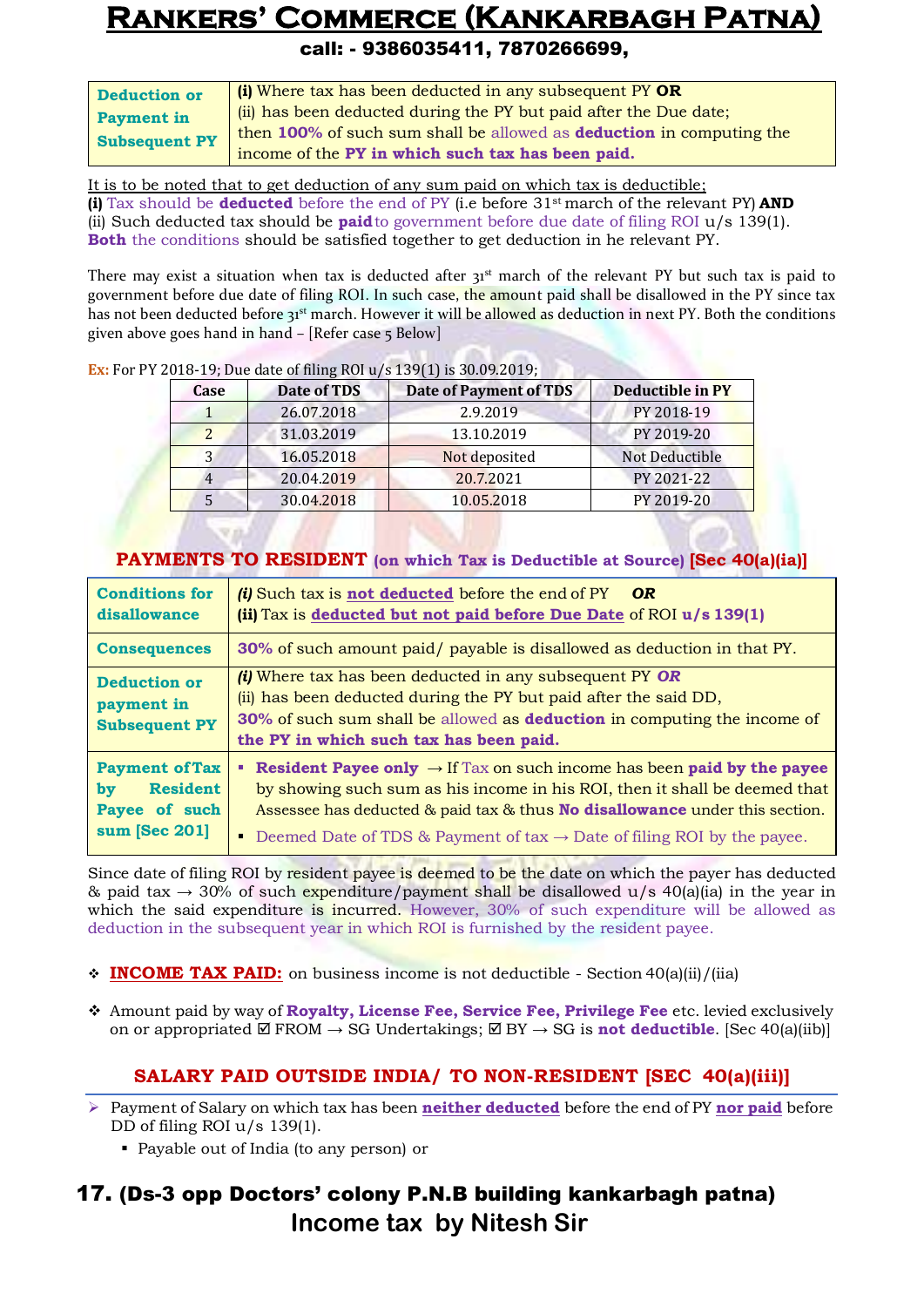call: - 9386035411, 7870266699,

In India **(to any NR)**

#### *Example:*

| <b>SN</b> | Date of TDS  | Date of Payment | PY in which Salary is Deductible |
|-----------|--------------|-----------------|----------------------------------|
|           | 31/07/2018   | 10/11/2018      | 2018-19                          |
| 2         | 31/03/2019   | 30/04/2019      | 2018-19                          |
| 3         | Not Deducted | 12/05/2019      | 2018-19                          |
| 4         | 31/03/2019   | Not Deposited   | 2018-19                          |
|           | Not Deducted | Not Deposited   | Not Deductible                   |

#### **TAX PAID BY EMPLOYER ON NON-MONETARY PERQUISITES [Sec 40(a)(v)]**

- $\triangleright$  Tax paid on non-monetary perquisites by the employer  $\rightarrow$  **Not Deductible to Employer.**
- $\triangleright$  Such tax will be **exempt** in the **hands of employee** [Sec 10(10CC)]

### **DISALLOWANCE IN CASE OF PARTNERSHIP FIRM/LLP [SECTION 40(b)]**

A. **REMUNERATION TO PARTNER** [Salary/Bonus/Commission/by whatever name]

Following payments to partners are **disallowed** in the hands of Partnership firm:

- 1. Remuneration to Non- Working Partner.
- 2. Remuneration to Working Partner if:
	- (a) Not Authorized by Partnership deed.
	- (b) Not in Accordance with T&C of partnership deed.
	- (c) For the **period prior** to the date of agreement.
	- (d) Exceeding the limit given below ↓

#### **Book Profit Amount of Remuneration**

Book Loss OR Upto Rs. 3 Lacs of Book Profit Rs 1.5 Lacs OR 90% of Book Profit [Higher]

On the balance of Book Profit [Above 3 Lacs] 60% of the Book Profit

#### *B. INTEREST PAID TO PARTNERS*

Interest paid to partners is disallowed in following cases:

- (a) Not Authorized by Partnership deed
- (b) For the period prior to the date of Partnership Deed.
- **(c)** At a Rate **Exceeding 12% p.a.**

#### **Explanation**

- I. Where an Individual is a Partner in the Firm in Representative Capacity.
	- Interest paid by firm to such individual in Individual capacity shall **NOT** beconsidered.
	- Interest paid by firm to such individual in Representative capacity shall be considered.
- II. Where an Individual is a Partner in the Firm in Individual Capacity
	- Interest paid by firm to such individual on behalf of any other person is not considered.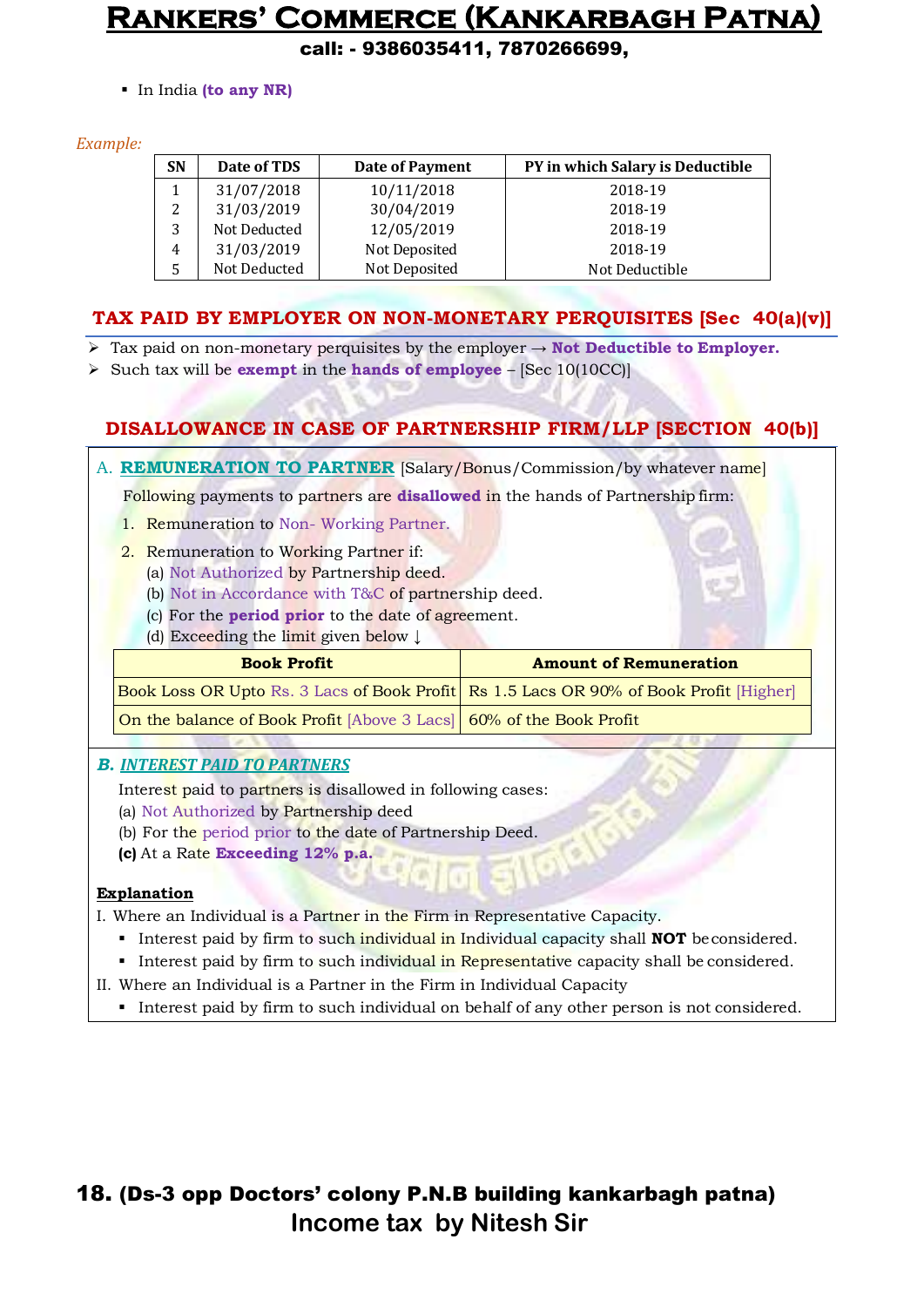call: - 9386035411, 7870266699,

#### **PAYMENT IN CASH [OTHER THAN A/C PAYEE CHEQUE ETC] [SEC 40A(3)]**

**Conditions for Disallowance u/s 40A(3):**

- 1. Assessee incurs any expenditure exceeding Rs. 10,000 which is deductible u/h PGBP.
- 2. A Payment or **Aggregate of Payments** made to **A Person** in **A Day** for **An Expenditure exceeds Rs. 10,000** [Rs. 35,000 in case of payment made for Plying, Hiring, Leasing Goods Carriages].

**3.** Above Payment is made **otherwise than by A/c payee cheque/draft/Internet Banking.**

Then → **NO DEDUCTION** shall be allowed for such expenditure.

**Ex:** If for an expenditure of Rs. 32,000 incurred by X Ltd, 4 cash payments of Rs. 8,000 each are made on a particular day to Mr. Y as: (1) Morning at 10 AM; (2) @ 12 Noon; (3) @ 3 PM & (4) @ 6 PM, Entire expenditure of Rs. 32,000 would be disallowed  $u/s$  40A(3), since Aggregate cash payments made during a day to Mr.  $Y > Rs$ . 10,000.

#### **Points to Remember:**

1. If the expenditure has been allowed as deduction in any earlier PY on accrual basis (if assessee is following accrual basis) & payment for such expenditure has been made in any subsequent PY exceeding  $\text{Rs. } 10,000/35,000$  in cash to a person in a day, then such payment shall be deemed to be the income of the PY in which payment is made.

2. Repayment of Loans  $\rightarrow$  Sec 40A(3) doesn't Apply.

But it applies to interest payments since interest is a deductible expenditure.

**Exceptions:** [In the following cases, NO Disallowance even if amount paid > Rs. 10,000]

- 1. Payment made to **Banks** (including Private & Co-operative Bank, Credit Societies & LIC.)
- 2. Payment made to **Government** when such payment is required to be made in legal tender.

3. Payment through **Banking System**.

4. Payment by **Book Adjustments** against any liability incurred.

5. Payments made to the **Cultivator, Grower or Producer** of agricultural, forest, animal husbandry or dairy or poultry, fish, horticulture, apiculture products.

उँ धरनान् इ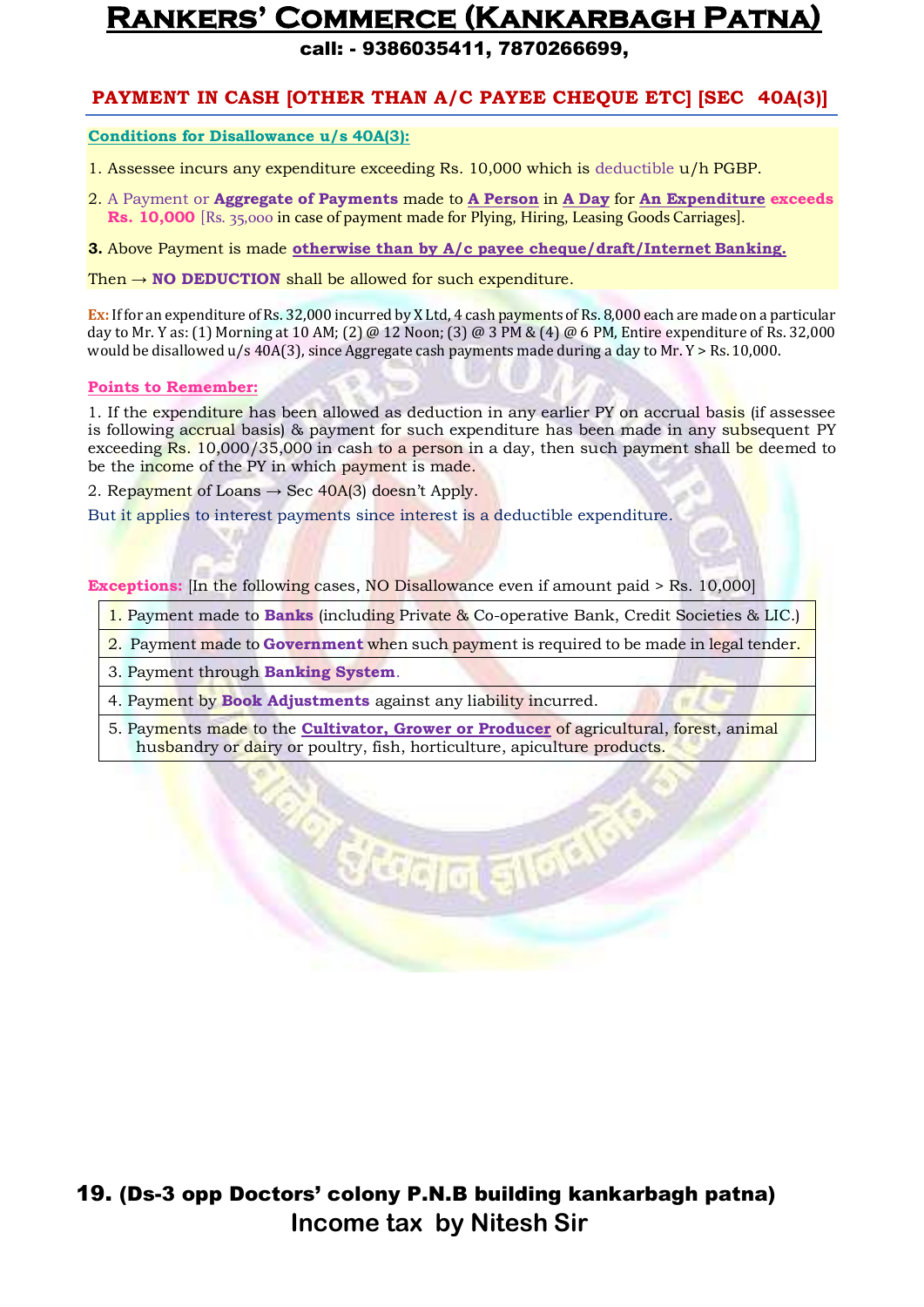call: - 9386035411, 7870266699,

- 6. Payment to the **producers** of goods in cottage industry **without** the aid of **power.**
- 7. Payment made at the **place** which on the date of payments is **not served** by **bank.**
- 8. Any **terminal benefits** [Ex: Retirement or gratuity etc.] **≤ Rs. 50,000.**
- 9. Payment to Employees on **temporary posting for a continuous period of 15 days** or more if such payment is made after TDS & such employee does not maintain any bank account at such place.
- 10. Payment made on a day on which **Banks** were **closed** due to **holiday or strike**.
- 11. Payments made by any person to his **commission agent** who is required to make payment in cash for goods or services on behalf of such person.
- 12. Payment made by **Authorized Dealer or Money changer** against purchase of **Foreign currency** or Traveller's cheque in the normal course of his business.

#### **COMPULSORY MAINTENANCE OF BOOKS OF ACCOUNTS - SECTION 44AA**

#### **A. SPECIFIED PROFESSIONs**

| $GR > Rs. 1,50,000$ in <b>All</b> of the last 3 PYs. | Books prescribed $u/r$ 6F.                                                            |
|------------------------------------------------------|---------------------------------------------------------------------------------------|
| GR $\leq$ 1,50,000 in <b>Any</b> of the last 3 PYs.  | Such books of account & documents which<br>enable AO to compute their taxable income. |

**Specified Profession:** Specified Profession include persons carrying on Legal, Medical, Engineering, Architectural, Accountancy, Technical consultancy or Interior Decoration or any other NOTIFIED profession. *Authorised representatives, film artists & company secretaries & Information Technology have been notified for this purpose till date.*

#### **B. FOLLOWING PERSON WILL BE REQUIRED TO MAINTAIN SUCH BOOKS OF ACCOUNTS WHICH WILL ENABLE AO TO COMPUTE THEIR TAXABLE INCOME**

- 1. **INDIVIDUAL/HUF** carrying Non-Specified Business or Profession:
- Income > Rs. 2,50,000 **OR** Sale, T/O or GR > 25,00,000 in ANY ONE of the last 3PY.
- 2. **OTHER THAN INDIVIDUAL/HUF** carrying non specified profession or business:
- Income  $\leq 1,20,000$  OR Sales, T/O or GR  $\leq 10,00,000$  in ANY ONE of the last 3 PY.
- **3. Person showing Lower Income** than Income computed on Presumptive basis u/s 44AE.
- **4. If Sec 44AD(4) is applicable to him & his income exceeds BEL in any of those PY:**
	- If Any assessee is NOT Eligible to claim the benefit of the provisions of Sec. 44AD(1) for 5 AYs subsequent to the PY in which the profit has not been declared on presumptive basis as per 44AD(1) & his Income exceeds BEL during the PY.

**SOME OTHER**

**PROVISIONS: [To be Read once]**

#### **(i) Place at which books are to be kept & maintained:**

- Place where the person is carrying on the profession, or where there is more than one place, at the principal place of his profession.
- However, if he maintains separate set of books for each place of his profession, such books & documents may be kept & maintained at the respective places.

#### **(ii) Minimum period of maintenance of books of A/Cs & other documents:**

Minimum of 6 years from the end of the relevant AY.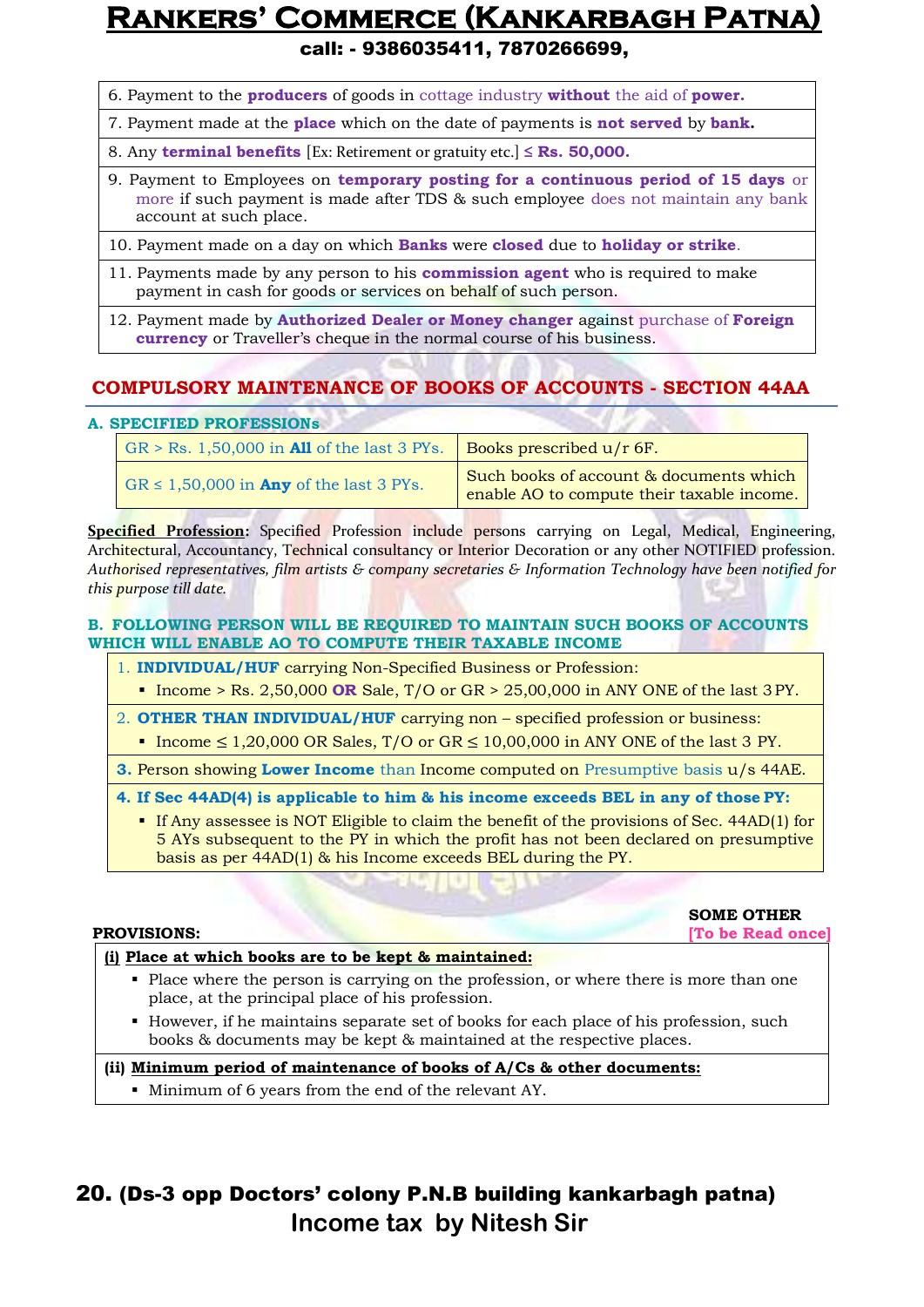call: - 9386035411, 7870266699,

#### **(iii) Books of accounts & documents prescribed in Rule 6F: [To be Read once]**

(a) Cash book; Ledgers

(b) Journal, if accounts are maintained on mercantile basis;

(c) Carbon copies of Bills & Receipts issued (serially numbered) for Amount > Rs.25;

(d) Original Bills & Receipts issued to the person in respect of expenditure incurred by the person, or where such bills & receipts are not issued, payment voucher prepared & signed by the person, provided the amount < Rs. 50.

Where the cash book contains adequate particulars, the preparation & signing of payment voucher is not required.

**Additional requirement in case of person carrying on Medical Profession:**

(a) Daily case registers in Forms 3C.

(b) Inventory under broad heads of the stock of drugs, medicines & other consumable accessories as on the First & last day of the PY used for his profession.

#### **COMPULSORY AUDIT OF BOOKS OF ACCOUNTS [SECTION 44AB]**

| <b>Different Taxpayer</b>              | Circumstances when audit is compulsory                                                                                                              |
|----------------------------------------|-----------------------------------------------------------------------------------------------------------------------------------------------------|
| <b>Business Person</b>                 | If Total Sale, Turnover or Gross Receipt for $PY > Rs. 1$ Crore. **                                                                                 |
| Professionals                          | If his Gross Receipts for $PY > Rs$ . 50 Lacs.                                                                                                      |
| Person covered u/s 44AE                | If such person claims that his income is LOWER than Income<br>computed on Presumptive basis.<br>(Such Audit have nothing to do with their turnover) |
| Person covered u/s 44AD &<br>Sec 44ADA | If such person claims that his income is LOWER than Income<br>computed on Presumptive basis & his Income Exceeds BEL.                               |
| Person covered u/s 44AD(4)             | If his Income Exceeds BEL.                                                                                                                          |

**\*\*** Requirement of Compulsory Audit u/s 44AB **does not** apply to a person who declared profit u/s 44AD on presumptive basis & his Total Sales, Turnover, or Gross Receipts **≤ Rs. 2 Crores. PRESUMPTIVE INCOME OF ELIGIBLE BUSINESS [SEC 44AD]**

| Eligible             | Resident Individual/HUF/Partnership Firm (not being a LLP) &                                                                                             |
|----------------------|----------------------------------------------------------------------------------------------------------------------------------------------------------|
| <b>Assessee</b>      | Assessee has not claimed deduction u/s 10A/AA/B/BA, 80HH to 80RRB in<br>٠<br>the relevant AY.                                                            |
|                      | Such assessee should carry any business (other than Negative Listed).                                                                                    |
|                      | Turnover in the PY of such business does not exceed Rs 2 Crores                                                                                          |
| <b>Negative list</b> | • The provisions of Sec. 44AD are NOT applicable to:                                                                                                     |
|                      | (a) Person carrying on specified profession as referred in Sec. $44AA(1)$ ,                                                                              |
|                      | (b) Person earning income in the nature of Commission or brokerage, or                                                                                   |
|                      | (c) Person carrying on any Agency business.                                                                                                              |
|                      | (d) Business of plying, hiring, or leasing goods carriages specified $u/s$ 44AE.                                                                         |
| Income               | $\blacksquare$ Income = 8% of Turnover.                                                                                                                  |
|                      | • However, Income = $6\%$ of Turnover/GR for amount received by $A/c$ Payee<br>cheque/draft/Netbanking during PY or before DD of Filing ROI $u/s 139(1)$ |
| <b>No Deduction</b>  | • No Deduction u/s 30 - 38 shall be available.                                                                                                           |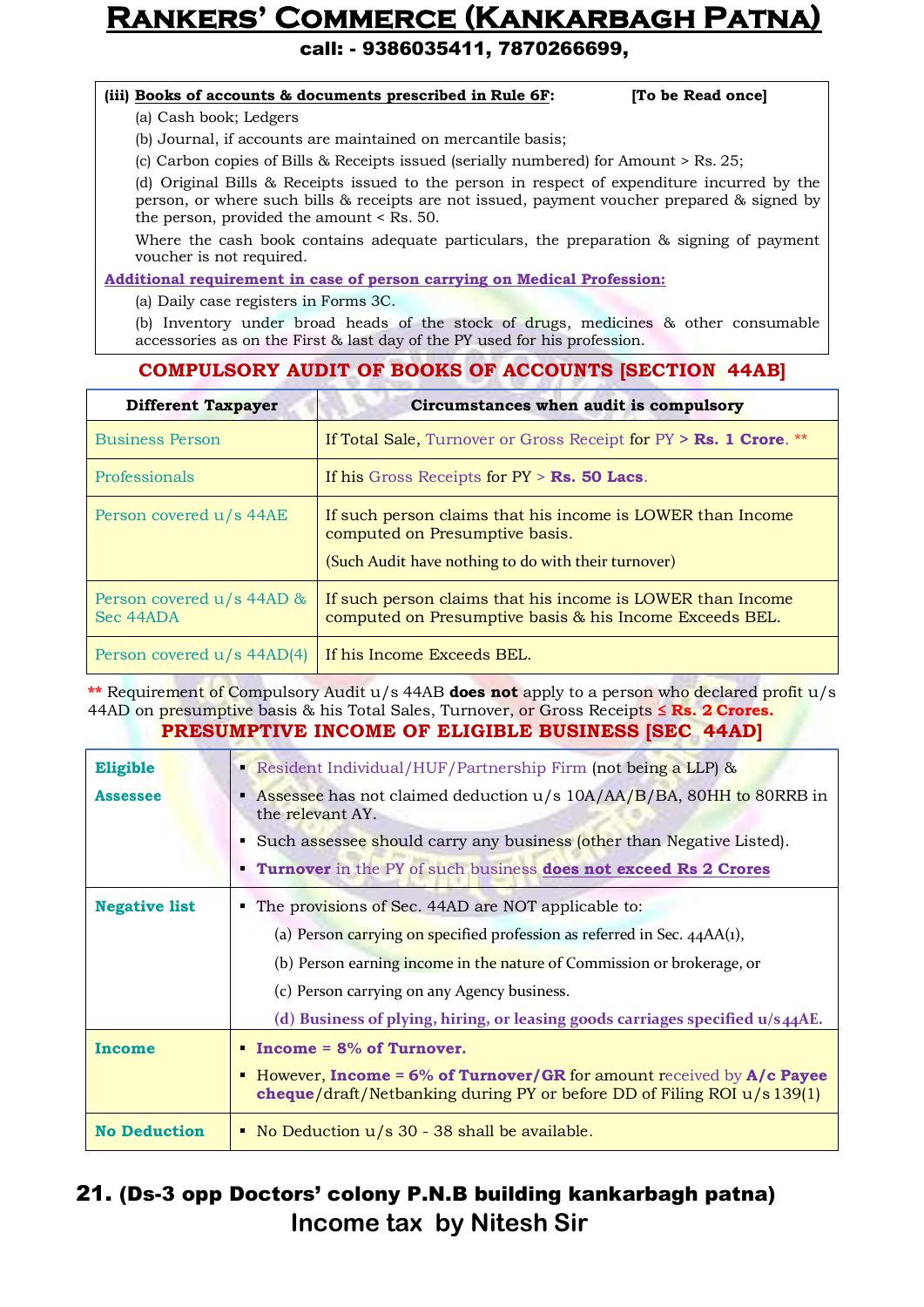call: - 9386035411, 7870266699,

| <b>Maintenance of</b><br><b>Books</b>    | • Not required.                                                                                                                                                                                        |  |
|------------------------------------------|--------------------------------------------------------------------------------------------------------------------------------------------------------------------------------------------------------|--|
| <b>Audit</b>                             | • Not required.                                                                                                                                                                                        |  |
| <b>Chapter VI-A</b><br><b>Deductions</b> | Deduction u/s 80C to 80U shall be available to the Assessee.                                                                                                                                           |  |
| <b>Advance Tax</b>                       | • He is required to pay Advance Tax in 1 installment on/before 15th March.                                                                                                                             |  |
| <b>Depreciation</b>                      | • Depreciation for subsequent PY when he ceases to be eligible assessee for<br>section $44AD \rightarrow WDV$ of the Assets shall be computed, as if Depreciation<br>had been allowed in earlier year. |  |

**SECTION 44AD(4):** If an eligible assessee declares profit for any PY as per 44AD on presumptive basis & he does not declare profit on presumptive basis as per section 44AD(1) **for any of the next 5 consecutive PY,** he **becomes ineligible** to claim the **benefit of presumptive income** as per AD(1) for next 5 AYs subsequent to PY in which profit has not been declared as per 44 AD.

#### **PRESUMPTIVE INCOME OF ELIGIBLE PROFESSIONALS [SEC 44ADA]**

| Eligible<br><b>Assessee</b>              | Resident Person engaged Legal, Medical, Engineering, Architectural,<br>Accountancy, Technical consultancy or Interior Decoration or any other<br>NOTIFIED profession. Authorised representatives, film artists & company<br>secretaries & Information Technology have been notified for this purpose<br>$\text{till date } \&$<br>Gross Receipt does not exceed 50 Lacs. |  |
|------------------------------------------|--------------------------------------------------------------------------------------------------------------------------------------------------------------------------------------------------------------------------------------------------------------------------------------------------------------------------------------------------------------------------|--|
| <b>Income</b>                            | 50% of Gross Receipt. However, Assessee can declare Higher Income.<br>٠                                                                                                                                                                                                                                                                                                  |  |
| <b>No Deduction</b>                      | • No Deduction $u/s$ 30 - 38 shall be available.                                                                                                                                                                                                                                                                                                                         |  |
| <b>Maintenance of</b><br><b>Books</b>    | • Not required.                                                                                                                                                                                                                                                                                                                                                          |  |
| <b>Audit</b>                             | • Not required.                                                                                                                                                                                                                                                                                                                                                          |  |
| <b>Chapter VI-A</b><br><b>Deductions</b> | Deduction $u/s$ 80C to 80U shall be <b>available</b> to the Assessee.                                                                                                                                                                                                                                                                                                    |  |
| <b>Advance Tax</b>                       | • He is required to pay Advance Tax in 1 installment on/before $15th March$ .                                                                                                                                                                                                                                                                                            |  |
| <b>Depreciation</b>                      | • Depreciation for subsequent PY when he ceases to be eligible assessee for<br>section $44AE \rightarrow WDV$ of the Assets shall be computed, as if Depreciation<br>had been allowed in earlier year.                                                                                                                                                                   |  |

**Q. Can Assessee declares Lower Income? YES.**

1. He will have to maintain books of accounts &

2. If the declared income exceeds BEL, he will have to get his books of accounts Audited.

#### **PRESUMPTIVE INCOME OF TRANSPORT ASSESSEES [SEC 44AE]**